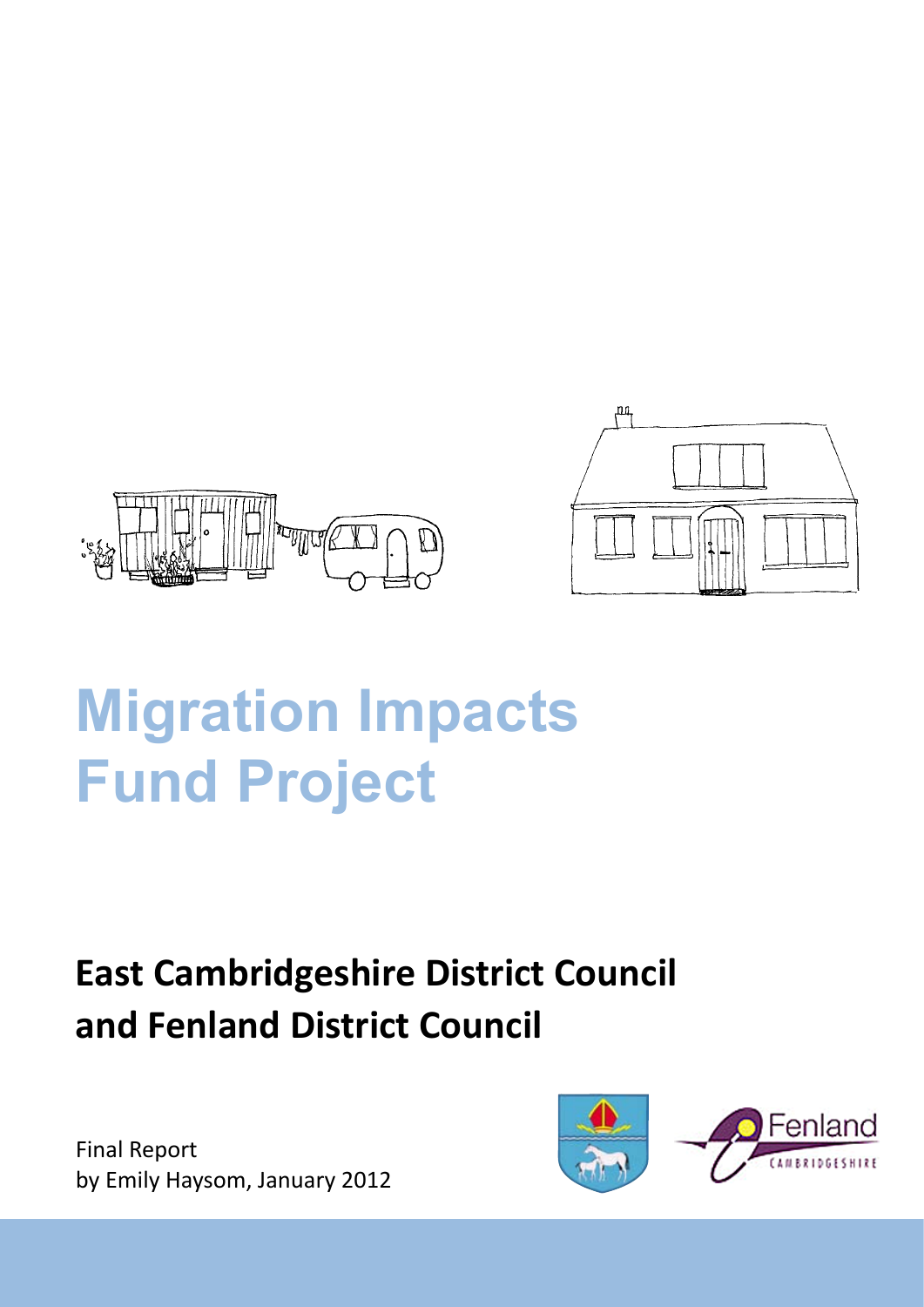| Supporting Statutory Duties in Local Authority  8 |  |
|---------------------------------------------------|--|
|                                                   |  |
|                                                   |  |
|                                                   |  |
|                                                   |  |
|                                                   |  |
|                                                   |  |
|                                                   |  |
|                                                   |  |
|                                                   |  |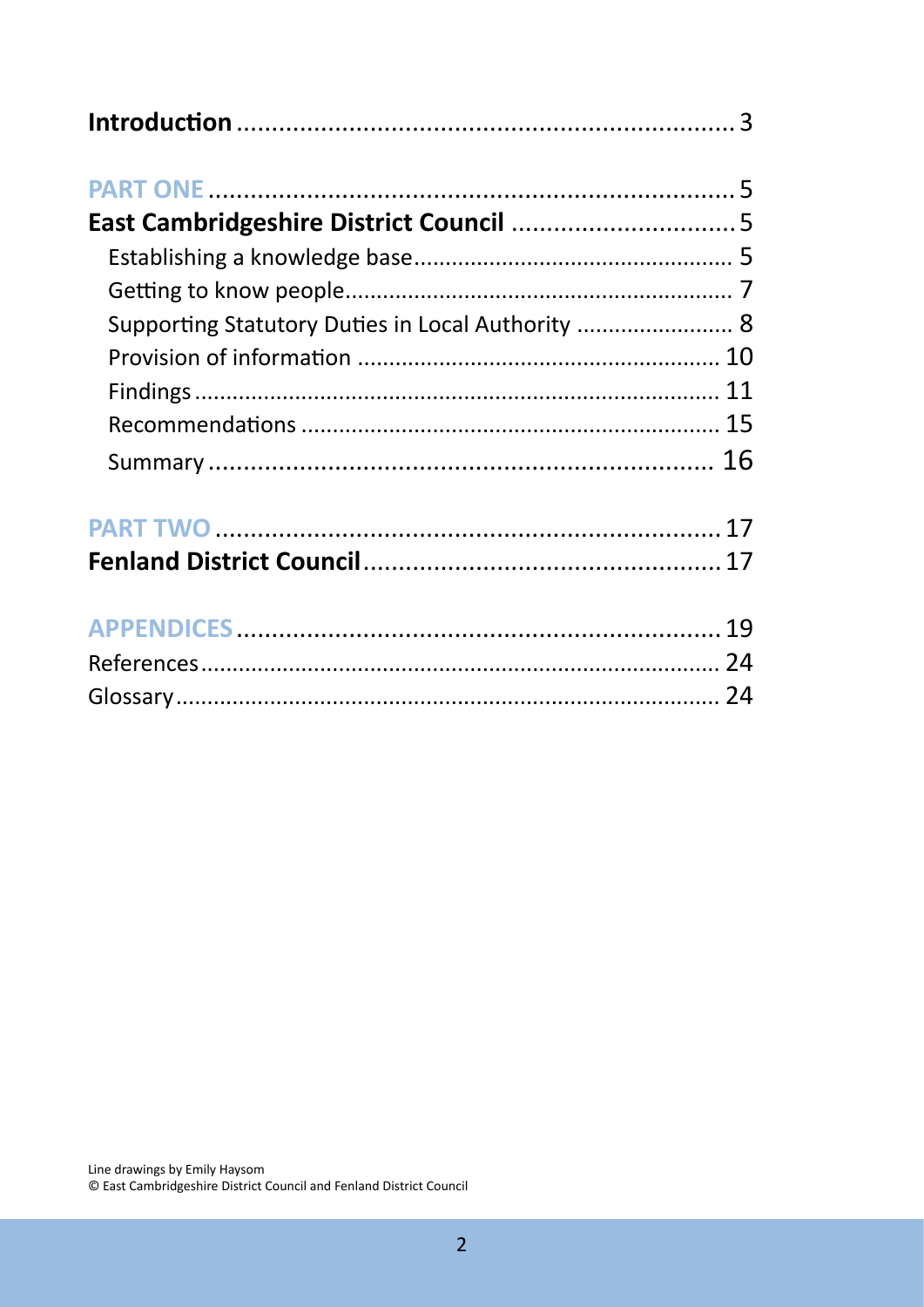# **Introduction**

International migrants come to the UK for many different reasons. They may come as professionals, as seasonal agricultural workers, or care workers. Many young people come to the UK temporarily with the intention of gaining life experience, much like UK citizens working abroad such as students taking a gap year.

In a recent study commissioned by the East of England Development Agency (EEDA), Philippe Legrain argues that '*what is emerging is a pan-European labour market where workers circulate freely, just as products*  and capital do' and that our concern should perhaps be how to attract and retain migrant workers.<sup>1</sup> In East Anglia the National Farmers Union is concerned about potential labour shortages and are aware of the need to attract and retain migrant workers.<sup>2</sup>

Studies have shown that migrant workers are usually self-financing, putting more into the economy in terms of production and taxes than they claim from public finances.<sup>3</sup> Migrant Workers tend to have a very positive work ethic. They may be earning money to send home to

families and often put up with hardship in order to save money.

Immigration is a more complex issue than is usually presented in the press. National immigration figures show *arrivals* rather than the *departure* of migrant workers. *'Of the million or so east Europeans who have come to work in Britain since 2004, over half have already left again.'<sup>4</sup>* Recent migrants are also likely move between areas, following work. Exact numbers of international migrants in the UK are not known. It also needs to be noted that there are national migrants - people migrating within the UK - for similar reasons to international migrants.

Using the figures available, it is apparent that there has been an overall increase in the number of international migrants coming to Cambridgeshire since 2001, with an estimated 13,100 non-UK nationals becoming resident in the county between 2001 and 2006.<sup>5</sup> Several projects were initiated in response to the growing numbers of migrant workers within our communities in Cambridgeshire.

A regional study carried out on behalf of the EEDA, *Migrant Workers in the East of England*, by Sonia Mackay, and Andrea Winkelmann-Gleed, 2005, highlighted actions to be taken by local authorities in order to better support the needs of migrant workers.

- *'Services provision in all areas (for example, housing, health, education and childcare) should be delivered in such a way as to meet the needs of migrant workers'. •*
- *Due to a '[a] lack of availability of suitable and secure accommodation [...a] survey of migrant worker accommodation needs to be undertaken [...] the needs of migrant workers to be considered and reflected in local/subregional housing strategies'. •*
- *Greater flexibility is needed regarding provision for English for speakers of other language (ESOL). 'ESOL provision should be tailored to meet the needs of migrant workers.* <sup>6</sup> *•*

In May 2009 Cambridgeshire County Council was awarded funding from the national Migration Impacts Fund to manage the transitional impact of migration. Cambridgeshire County Council agreed to fund a project to *'combat overcrowding, exploitation and health and safety issues for migrant workers in Private Rented Accommodation.'*

<sup>&</sup>lt;sup>1</sup> Why the East of England needs migrant workers, Philippe Legrain EEDA p

<sup>&</sup>lt;sup>2</sup> Rachel Carrington (Senior Policy Adviser NFU East Anglia), meeting with Emily Haysom July 2010

<sup>&</sup>lt;sup>3</sup> 'Floodgates or Turnstiles – post EU enlargement migration flows to (and from) the UK', Pollard, Latorre, Sriskandarana, ...

<sup>4</sup>Legrain p2

*<sup>5</sup>Monitoring International Migration in Cambridgeshire in 2009* Cambridgeshire County Council Research Group, January 2011

<sup>6</sup> Migrant Workers in the East of England, Executive Summary Sonia Mackay, Andrea Winkelmann-Gleed, EEDA, Autumn 2005, pp8-10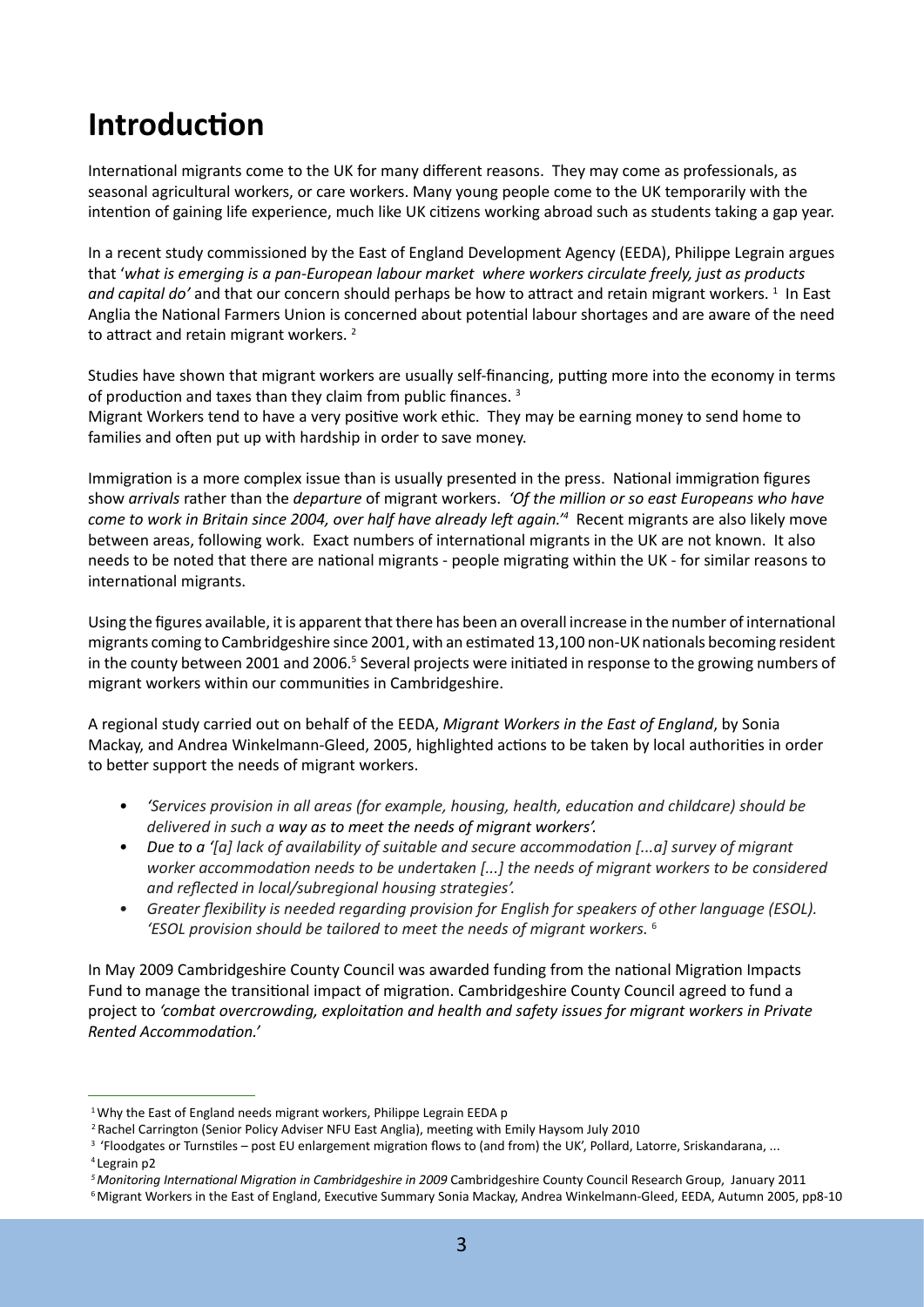The Cambridgeshire Private Sector Housing Strategy Group was charged with taking the project forward. Interest was limited but the funding was taken up two of the five districts, East Cambridgeshire District Council (ECDC) and Fenland District Council, as studies were showing that after Cambridge they were the two districts with the highest concentrations of migrant workers from the recent migrations from eastern Europe. (See fig 1)



Figure 1

A grant of £140,000 was approved for a project spanning 2 years. Following a Government reduction in spending, the year 2 funding was reduced by 50%, revising the total funding available for the project to £107,500.

The project commenced from late March 2010 until September 2011 with the engagement of a HMO (houses in multiple occupancy) officer in Fenland District Council, and a health and safety housing officer (migrant workers) – job share – in East Cambridgeshire District Council.

Fenland had already carried out extensive research into their migrant worker populations and were reacting to conditions in their district with statutory inspections and enforcements. (The work undertaken by Fenland District Council is covered separately in part two of this report). East Cambridgeshire District Council had to carry out the initial fieldwork to identify where migrant workers were employed, where they lived and subsequently to investigate their living conditions.

<sup>7</sup>Monitoring International Migration in Cambridgeshire 2009, Cambridgeshire County Council Research Group, March 2011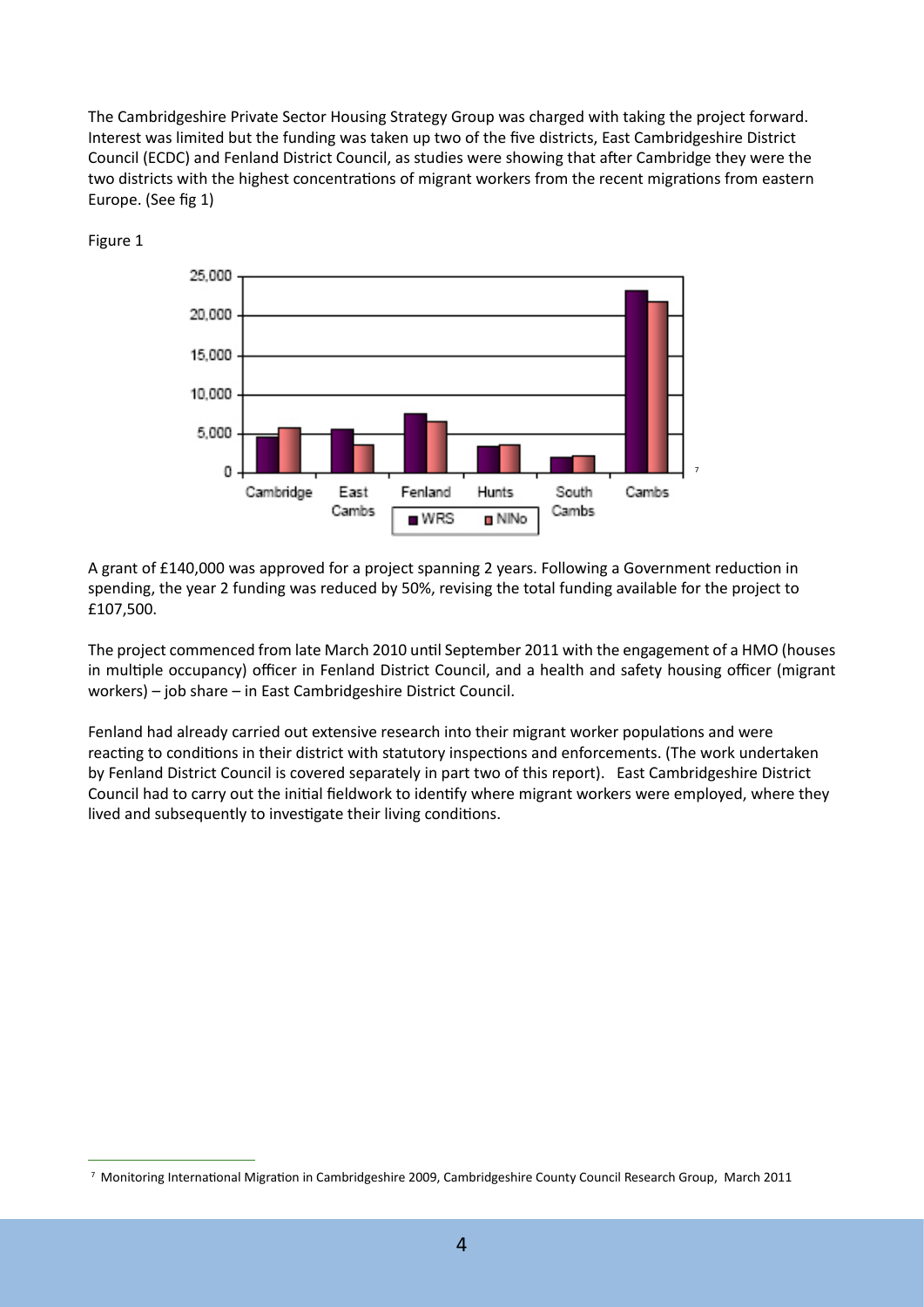# **PART ONE**

# **East Cambridgeshire District Council**

In East Cambridgeshire the focus of the project has been on building knowledge of migrant worker housing conditions.

### **Establishing a knowledge base**

East Cambridgeshire is a rural area dominated by agricultural industry. There are three main market towns: Ely, Soham and Littleport, a number of villages and small hamlets. Migrant workers play an important role in supporting the local economy.

#### **Methodology**

In order to avoid being guided by assumptions about migrant workers it was resolved to undertake research and engagement with the community from the outset. An holistic, proactive approach was taken for information gathering alongside educating and informing tenants, landlords, employers and the local community, with a long term view to improving housing in the private rental sector and supporting community cohesion.

In practice, research, outreach work and statutory work were carried out at the same time. For example, outreach contact helped with information gathering, which sometimes led to an inspection of a property, which provided additional information, and in the process, tenants and landlords became informed, which led to a stronger message being sent out that standards needed to be raised.

Other issues such as the tenants' welfare, housing needs, or learning needs were identified and these were supported as far as possible with the limited resources available.

Broad and strong networks were established with partners and positive partnership working has underpinned the whole project.

#### **Research**

As well as gaining a clearer picture of migrant workers' housing conditions and their access to housing services, contact with migrant workers has highlighted issues such as health care, employment, communication problems and access to language learning.

Visits to employers at factories, farms, restaurants, and local shops have provided access to people from both European and non-European communities, enabling the build up of key contacts and background information.

Key contacts have been identified in the Polish, Lithuanian, and Portuguese communities. These include teachers, shopkeepers and community workers.

This action provided background information on the experience of migrants and how well people settle and access appropriate support when and where necessary.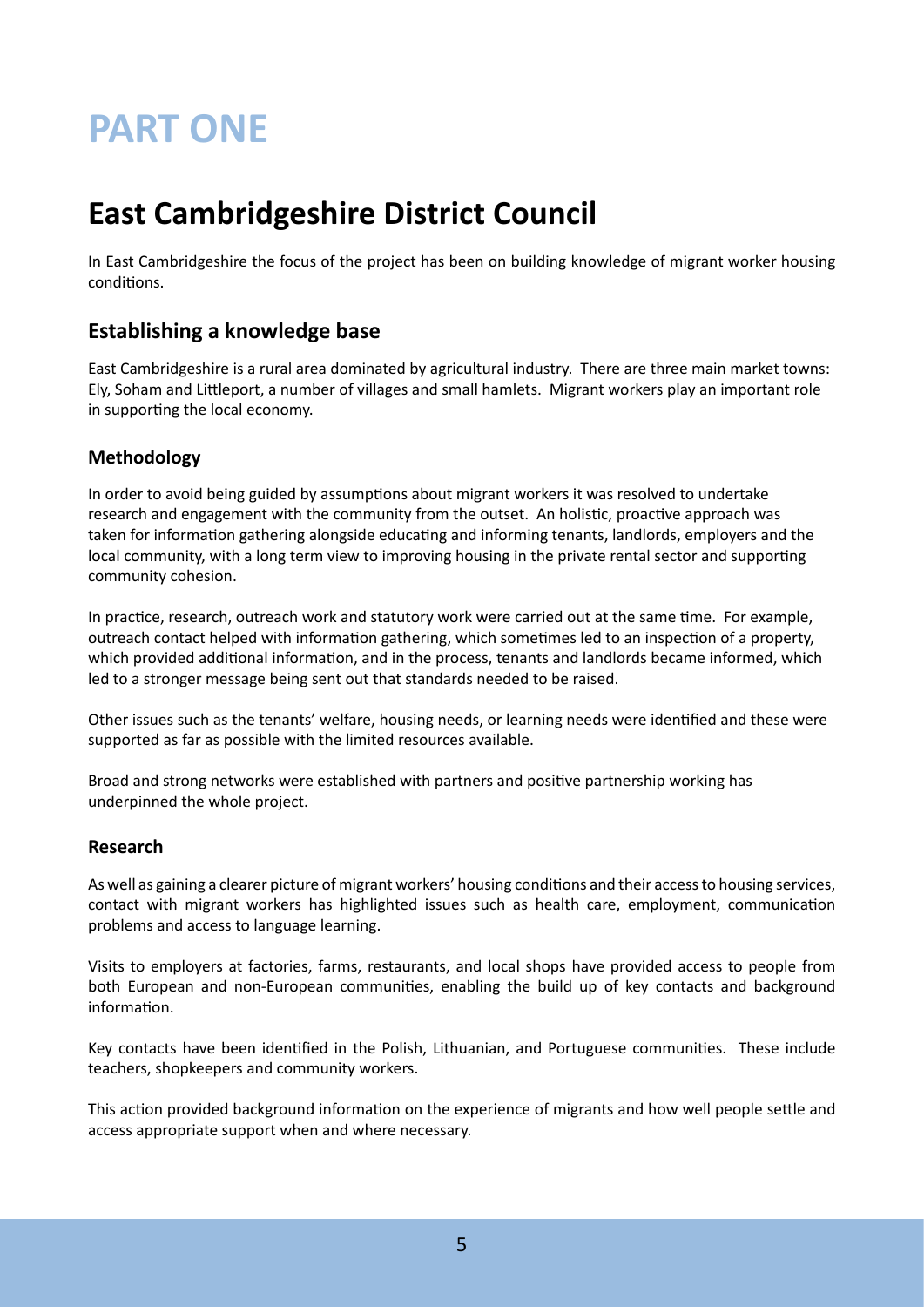Wider reading on migration and housing issues has contributed to a broader knowledge of migrant workers at East Cambridgeshire District Council, as well as informing methods of outreach and delivering frontline services as the project has progressed. Information has been disseminated among environmental services, housing services, and other partner agencies, as well as portraying a more balanced view of migrant workers in the local press.

The Cambridgeshire JSNA Migrant Worker Network, and the Migrant Worker Housing Network were useful organisations in developing ways of working, finding out what resources exist to support the project, and building up a network of partner contacts.

#### **Databases**

Following consultation with and information sharing between ECDC departments (electoral services, housing, environmental services - waste, commercial, and domestic), other agencies (police, fire service, National Union of Farmers, Sure Start children's centres) and frontline research: speaking to migrant workers, key contacts, employers and landlords, a number of relevant databases have been produced.

- migrant worker housing accommodation •
- priority inspection list •
- employers and landlords •
- partner contacts. •

There are at least 145 HMOs housing migrant workers in East Cambridgeshire. Most are of two storey construction and are therefore not licensable. Many properties in poor condition have also been identified, including tied accommodation to restaurants and caravans.

From this information a priority inspection list has been drawn of 53 properties requiring initial visits, inspections, and or follow up visits relating to previous inspections.

#### **HHSRS training**

To enable statutory inspections of properties to be made it was necessary to train a health and safety housing officer in the Housing Health and Safety Rating System (HHSRS).

Training has also been provided on inspecting houses in multiple occupation (HMOs). This helped to embed the MIF project within current work on housing conditions and ensure its longevity through the sharing of findings with the members of the environmental services domestic team.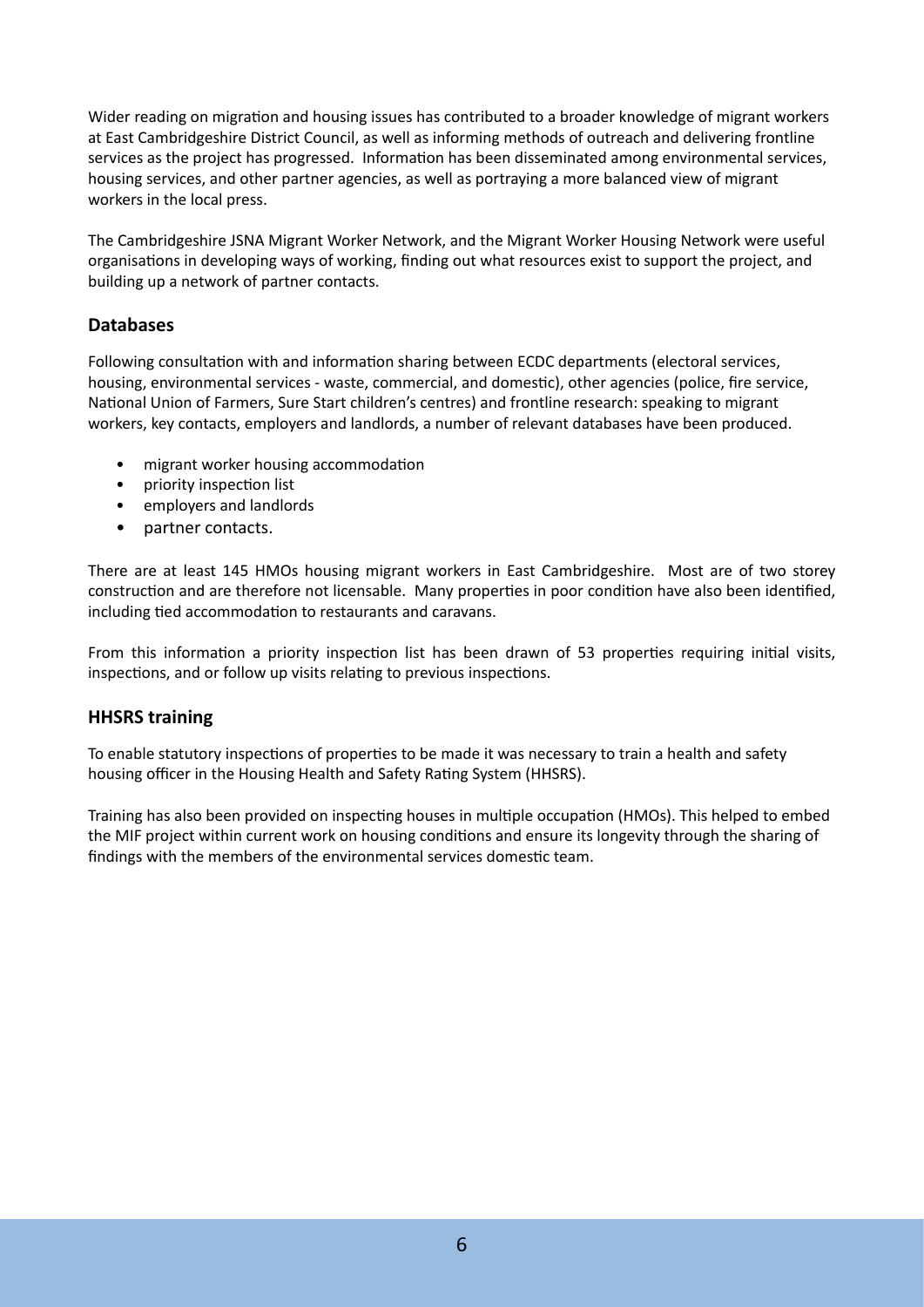# **Getting to know people**

#### **Partners and Stakeholders**

From the outset it was important to relate to and identify different individuals and agencies working with migrant workers. Firstly they would be an initial point of contact with migrant workers themselves. Secondly it was useful to develop working relationships with them in order to avoid duplication, and to create an integrated support network.

At East Cambridgeshire District Council the MIF project was based in environmental services which provided initial information sharing and led to joint visits and inspections with environmental health officers. A joint approach can help to provide a holistic support system or a united front when facing a difficult landlord.

Close working partnerships were formed with the housing team working together to produce information, presentations, and surgeries, offering comprehensive housing advice. A housing officer attended some inspections which led to the whole department taking a more informed approach to assessing claims for housing assistance. (Appendix 4).

Many initial outreach visits were carried out with the Open Out co-ordinator whose role is to support people reporting race hate crime. Working together increased our knowledge of migrant workers, and gave a broad supportive message to migrant workers about local services.

There is already a good partnership between environmental health officers (EHOs) and the fire service in terms of information sharing on HMOs and joint visits. This good relationship has been built on through this project with close working with the community fire safety officer improving methods of referral.

Kasia Urbaniak the outreach officer for the Health and Safety Executive (HSE) gave a presentation and helped host the migrant worker networking event at ECDC (August 2011). There has also been some joint outreach and information sharing regarding hand car washes in the district.

Sure Start children's centres have been instrumental in enabling housing surgeries, the continued dissemination of information on housing conditions and the Ely English Language (EEL) cafe.

#### **Employers**

Employers were contacted in the early stages of the project and a good working relationship developed with G's of Barway, a major agricultural employer of migrant workers. Visits have been made to carry out presentations and offer housing surgeries. Turnout was low, however, the incidental effects of our being there – the one-to-one conversations with some individuals, and the leaflets we left combined to cement a connection with between G's and council services. (Appendix 4).

#### **Landlords**

The relationship with landlords has been two edged. It can be a difficult relationship when inspections are under way on their properties. Nonetheless advice and guidance has been given throughout, information provided for landlords on the website has been improved as part of this project. In some cases specific support has been given supporting communication between a landlord and tenant, partly through acting as a mediator and partly through supplying information leaflets in translation to a landlord to give to his tenants. There is potential for improving this relationship with landlords, continuing provision of advice and guidance, providing a supportive role whilst putting the onus of responsibility on to the landlord to demonstrate that they provide safe housing.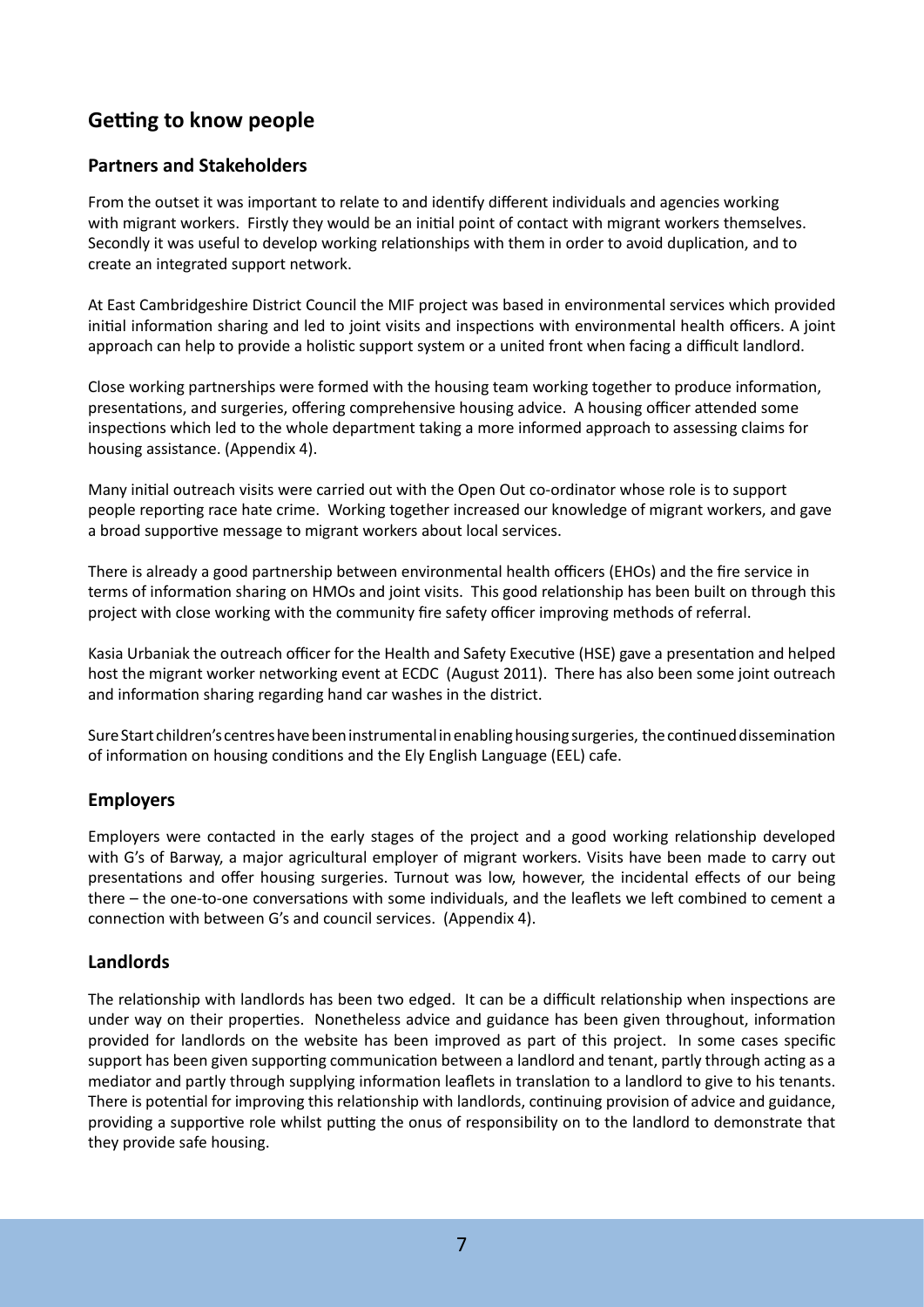#### **Voluntary Sector**

The Migrant Worker JSNA 2009 recommended fostering *'stronger community cohesion and better engagement with voluntary and community organisations.'* <sup>8</sup>

Faith Groups are often a point of contact for people facing crises. Many local churches are aware of migrant workers in straitened circumstances, as well as members of their congregations. Contacts were made within these groups. They have been a good source of information and a means for making referrals to council services. The Roman Catholic church has provided a link with St Vincent de Paul (SVP) charity to support people with no recourse to public funds. The Lighthouse centre has been very supportive of the work of the Ely English Language (EEL) cafe and discussions are underway with them to continue to 'host' the group in the future.

The Hub community cafe (linked to the Lighthouse centre) has provided a space for the mentors and attendees of the EEL cafe to meet.

Key contacts have been made with the Ely Polish community school. Research has been carried out with them regarding language learners and scope for a pilot scheme of lessons run by volunteers from the EEL cafe has been explored but requires more work and a dedicated facilitator. There is potential to develop this.

#### **English for Speakers of Other Languages (ESOL)**

Connections have been made with Cambridgeshire ESOL Network (English for Speakers of Other Languages), getting to know what support and provision currently exists locally. Contact has been made with local ESOL providers. There is, however, minimal provision of courses locally. Conversations with migrants testify to the existence of far more learners than could be provided by existing courses, whilst at the same time there are barriers to those learners accessing the courses. Much has been done to liaise with providers, volunteer language mentors, employers and community groups to link people together to improve access to English language learning. We helped circulate questionnaires from CP Learning Trust as part of the Cambridgeshire ESOL Survey, and we helped find migrant worker interviewees for separate research by the CHS Group. The EEL cafe was established to provide a supportive intermediary between learners and formal ESOL courses.

#### **Migrant Workers**

Contact was initiated with individuals and groups of migrant workers through schools, cafes, shops, churches and community groups. People were given the opportunity to raise concerns and talk about their own experiences.

# **Supporting Statutory Duties in Local Authority**

Alongside the research aspect of the MIF project in East Cambridgeshire, housing inspections and practical work to tackle severe hazards were undertaken.

Under the Housing Act of 2004 the Council has a statutory role in reviewing private sector housing, including rented properties, and making sure that it is safe.

*'If a local housing authority consider that a category 1 hazard exists on any residential premises, they must take the appropriate enforcement action in relation to the hazard.'* (Housing Act 2004, section 5.1)

Inspections were carried out under the Housing Health and Safety System (HHSRS) and HMO management guidance.

<sup>8</sup> MIGRANT WORKERS JSNA – Executive summary November 2009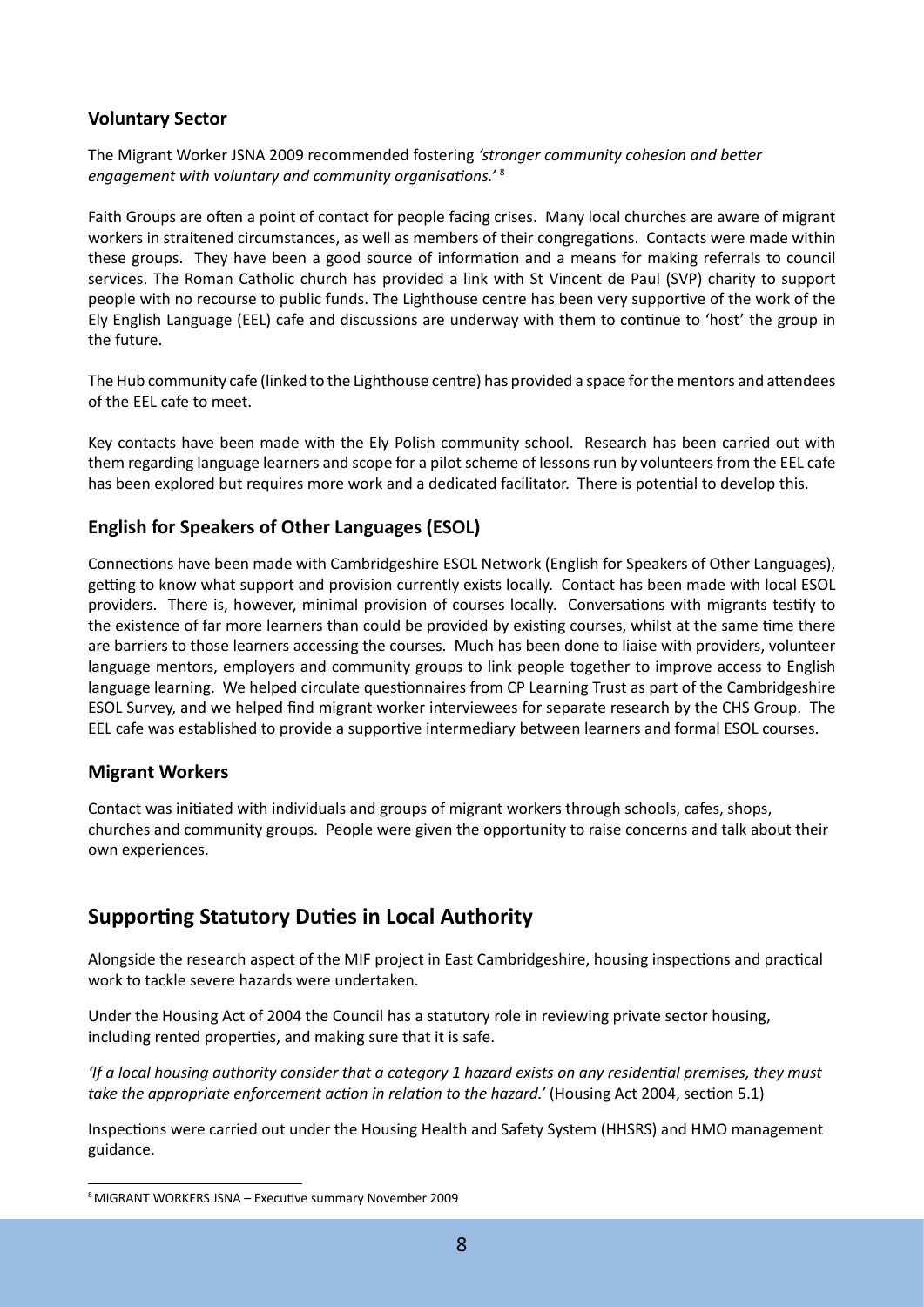#### **Outreach visits**

150 door to door visits were carried out to known or potential migrant worker accommodation. Tenants were asked if they had encountered any issues with their housing or with settling into the community. Visits provided the chance to deliver information through face to face contact and leaflets as well as giving migrant workers direct contact with the Council. These sometimes led to a full housing inspection where appropriate.

#### **Visits and inspections**

It is important to distinguish between **visits** and **inspections** as they have different legal implications. Visits are informal and can give opportunities for outreach and initial information gathering but cannot form part of legal processes. Inspections form the basis of a legal process whereby notices may be served on the landlord to carry out repairs or take other actions to deal with category 1 hazards.

#### **HHSRS inspections**

The Housing Health and Safety Rating System is an evidence based system of assessing hazards in a property which replaced the Housing Fitness Standard.

In the case of a complaint being received by the council (or when instigated by an officer after becoming aware of a category 1 hazard) it is a legal requirement to give 24 hours notice to the landlord and occupants in order to carry out an inspection under HHSRS (Housing Health and Safety Rating System).

Migrant workers do not tend to complain and yet are often the occupants of the poorest housing. In practice, where information has indicated that there are substandard conditions in a property and where category 1 hazards were suspected an HHSRS inspection was carried out.

The knee jerk reaction of landlords in several cases was to serve eviction notices on tenants! The need for an informal initial visit as stage 1 became imperative – opening up more scope to deal with tenants and landlords at an informal level.

At times a more 'sweeping' approach was taken to inspections –for example, issuing notices to inspect several properties owned by the same landlord or on the same street as part of a 'review of housing conditions' as a way of protecting individual tenants. However the doubling up of visits followed by inspections, and the 'sweep' method are time consuming.

#### **HMO inspections**

An HMO inspection does not require 24 hours prior notice, which enables officers to carry out spot checks (HMO management regulations 2006). This is useful for inspecting tied accommodation where there is suspected overcrowding. Anecdotal evidence points towards less responsible managers moving people out if informed in advance of an inspection.

#### **Category 1 hazards**

HHSRS and HMO inspections have highlighted category 1 hazards including overcrowding. This has led to category 1 hazards being dealt with, improved management of HMOs, and rehousing of families from hazardous accommodation or overcrowded conditions.

To date East Cambridgeshire have carried out interventions on 26 category 1 hazards. In East Cambridgeshire the process for more detailed inspection has begun on 18 properties. Six properties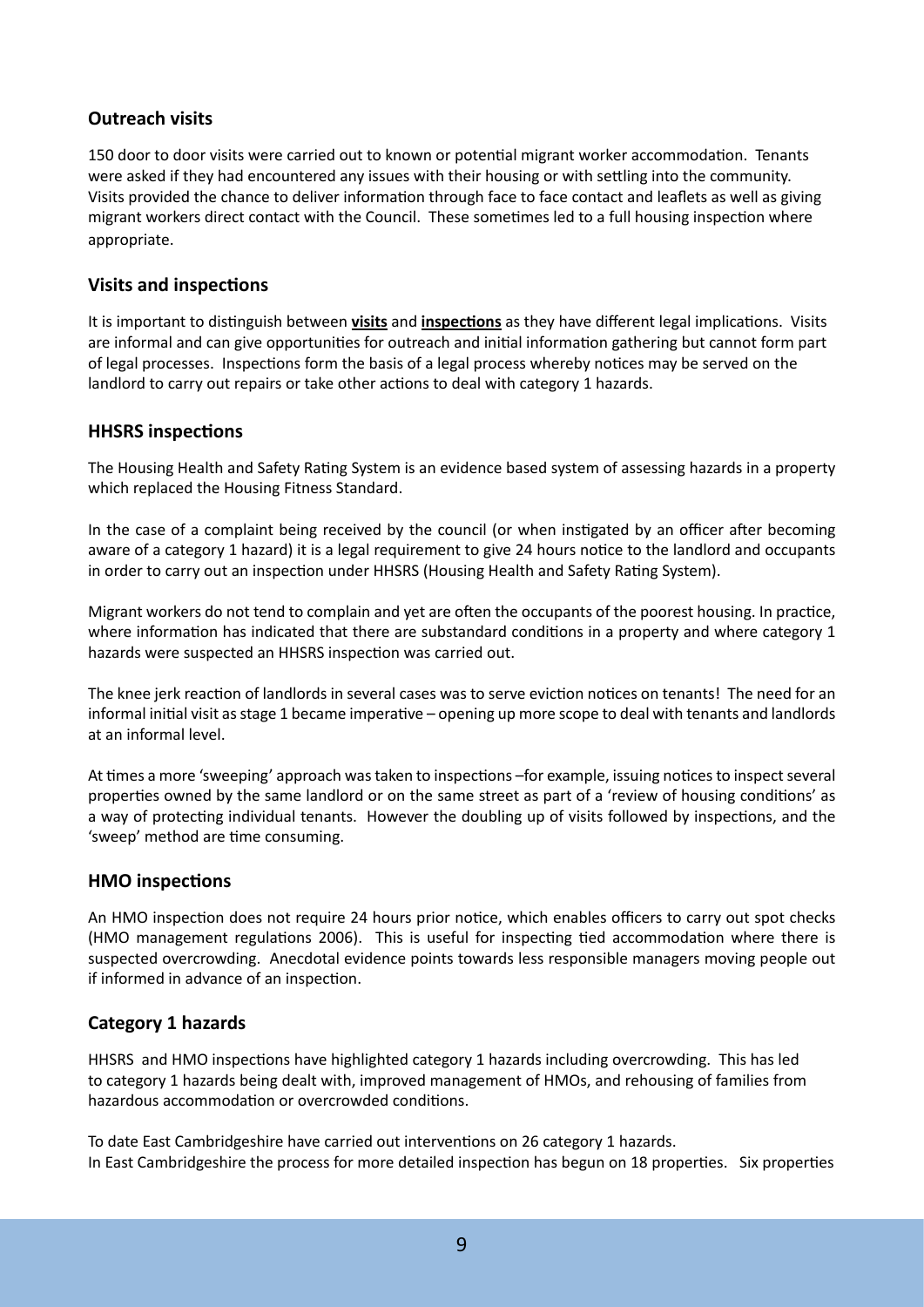have been brought up to standard, seven require follow up visits and ongoing work with portfolio landlord/ owners to raise their standards generally. Five substandard properties owned by an unco-operative landlord are now vacant and up for sale. This initial work on inspections has created a priority inspection list of 53 properties.

# **Provision of information**

#### **Leaflets**

In East Cambridgeshire a simple leaflet for all tenants has been produced: 'Live Safe – in your rented home'. This has been translated into Polish, Lithuanian, and Portuguese, the main language groups among recent migrants in East Cambridgeshire. The leaflet is visual with minimal text, making it cheaper to translate into additional languages when necessary with the added benefit of being more accessible to people with low levels of literacy as well as people learning English. (see Appendix 2)

Officers also organised the translation and distribution of local authority information on subjects such as mould and condensation, and fire safety, as well as providing existing resources in English to landlords and tenants.

#### **Website**

Information on the ECDC website giving advice on housing rights and responsibilities, as well as language learning support has been updated and links made more accessible to migrant workers and to landlords.

A link has been provided on the website to myukinfo.com – a national MIF initiated advice website aimed at speakers of other languages.

#### **Ely English Language Cafe**

- *'English language learning has a significant and positive impact on individuals, communities and the productivity and safety of workplaces in England. •*
- *For individuals it enables better communication with other people, it improves their self-esteem and mental well-being and makes realising their potential easier. It also improves their job opportunities and prevents them from being exploited in the workplace. •*
- *For communities effective communication is vital it enables their social inclusion and social cohesion. It also improves their socio-economic situation and lessens the risk of poverty (through better job opportunities). English language skill is a great asset for both employers and employees. [...]ESOL is both a language and a skill for life.'* <sup>9</sup> *•*

The MIF project enabled an officer to establish the Ely English Language Cafe (EEL) in June 2011 with 15 English speaking 'mentors' and a varying group of participants – 25 to date made up of speakers of over 12 different languages. Attendance is informal with an ebb and flow depending on other commitments. An average of 15 people in total meet together to chat in English, usually on a one to one basis.

See Appendix 3

<sup>9</sup> The Committee of Inquiry on ESOL (NIACE) Report as quoted in the Joint Strategic Needs Assessment (JSNA) for migrant Workers in Cambridgeshire Version 4.0, November 2009, p50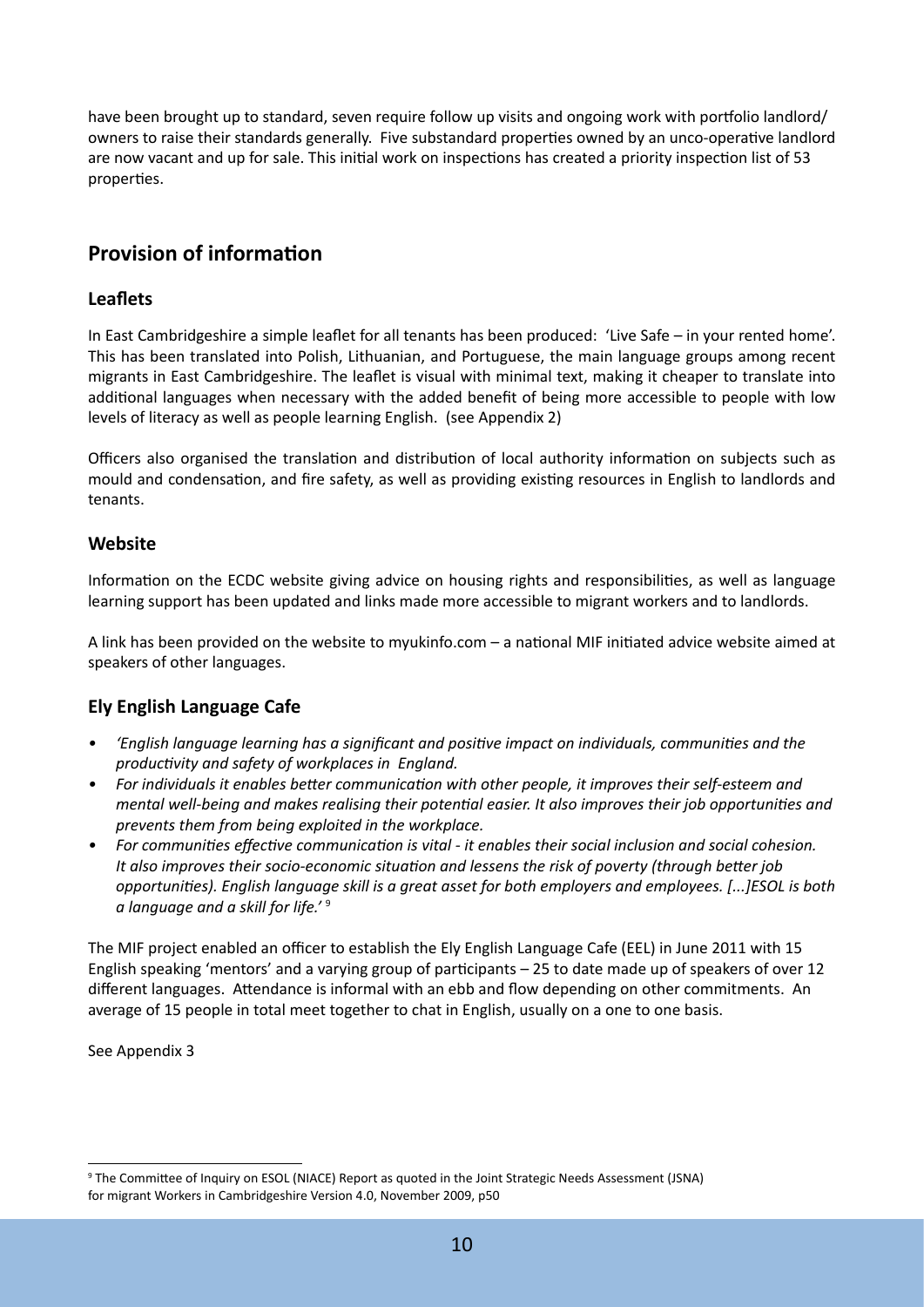# **Findings**

Foreign migrants are settling in East Cambridgeshire as can be seen by the increasing numbers of foreign food shops, cafes and numbers of children in schools who speak English as a second language. However, so too are British migrants, as evidenced by the general growth in housing developments, schools and GP registrations.

Migrant workers tend to rely on friends and relatives to help them when they get into difficulties, for example, with money, housing and schooling. They frequently share their homes with others on an informal basis and subletting is quite common. People often have family coming to stay from other countries (adding to numbers of temporary visitors in dwellings).

While some migrants speak scathingly of people in their own communities who they see as 'working the system' to their benefit, conversations on the whole have shown that people do not understand their rights as tenants or their eligibility to support. There is a stigma in some migrant communities attached to claiming benefits. Sure Start children's centres have raised concerns where children are involved and families are facing hardship.

Some people considered that they were not treated fairly by GPs or in hospital and were unaware of potential support from Patient Advice and Liaison Services (PALS). Language again is a barrier to accessing support.

Migrant workers generally keep a low profile and are reluctant to complain. At work they may be vulnerable to losing their job and as tenants they face potential eviction if they complain, potentially losing their livelihood, their right to remain in the UK, or being made homeless.

#### **English Language learning**

*'My only problem is language – how do I find good English lessons?' <sup>10</sup>*

'We find migrant workers to be very good tenants, the only problem is the language barrier'.<sup>11</sup>

Migrants with a good command of English are often heavily relied on by those without such language skills. Routinely friends and relatives are used as interpreters on people's behalf when accessing services. This is a cost-saving to the Council, as well as to other agencies such as the CAB, as we rarely need to use interpretation services. This could be seen as in keeping with 'the big society'. However there is an unfair burden on some individuals, for example, children interpreting for adults. This is particularly onerous in doctor's surgeries where confidentiality is compromised, and the weight of this responsibility on children is potentially unethical. (This issue is also referred to in the NHS Commissioning Framework for Language Support 2011, EELGA) There is also undue pressure on key members of migrant worker communities to go far beyond their role due to their command of English and their native language. <sup>12</sup>

<sup>&</sup>lt;sup>10</sup> Comment made by east European agricultural worker, repeated frequently by many others of European and non-European origin, including a care workers, restaurant worker, and a parent of young children.

<sup>&</sup>lt;sup>11</sup> Comment made by local letting agent.

 $12A$  Polish teacher had a teenage student who spoke little English. Whilst there is good language provision in schools for children under 5 or with siblings under 5, this girl without younger siblings could not access this provision. She came from an abusive family, with alcohol problems and the only person she could talk to was the Polish teacher. As a result the teacher took on a greater level of pastoral care than she felt able to, which caused her stress. She felt isolated and it seemed she had little support to cope in this situation. This story is much repeated. Teachers and key workers from the migrant communities carry an undue burden of support for their communities, helping to fill out forms, attend appointments, relay information on schooling, health care, employment and housing, often acting as an advocate and interpreter. They are effectively volunteer frontline workers for their communities. There should be sufficient mechanisms in place to support these individuals themselves.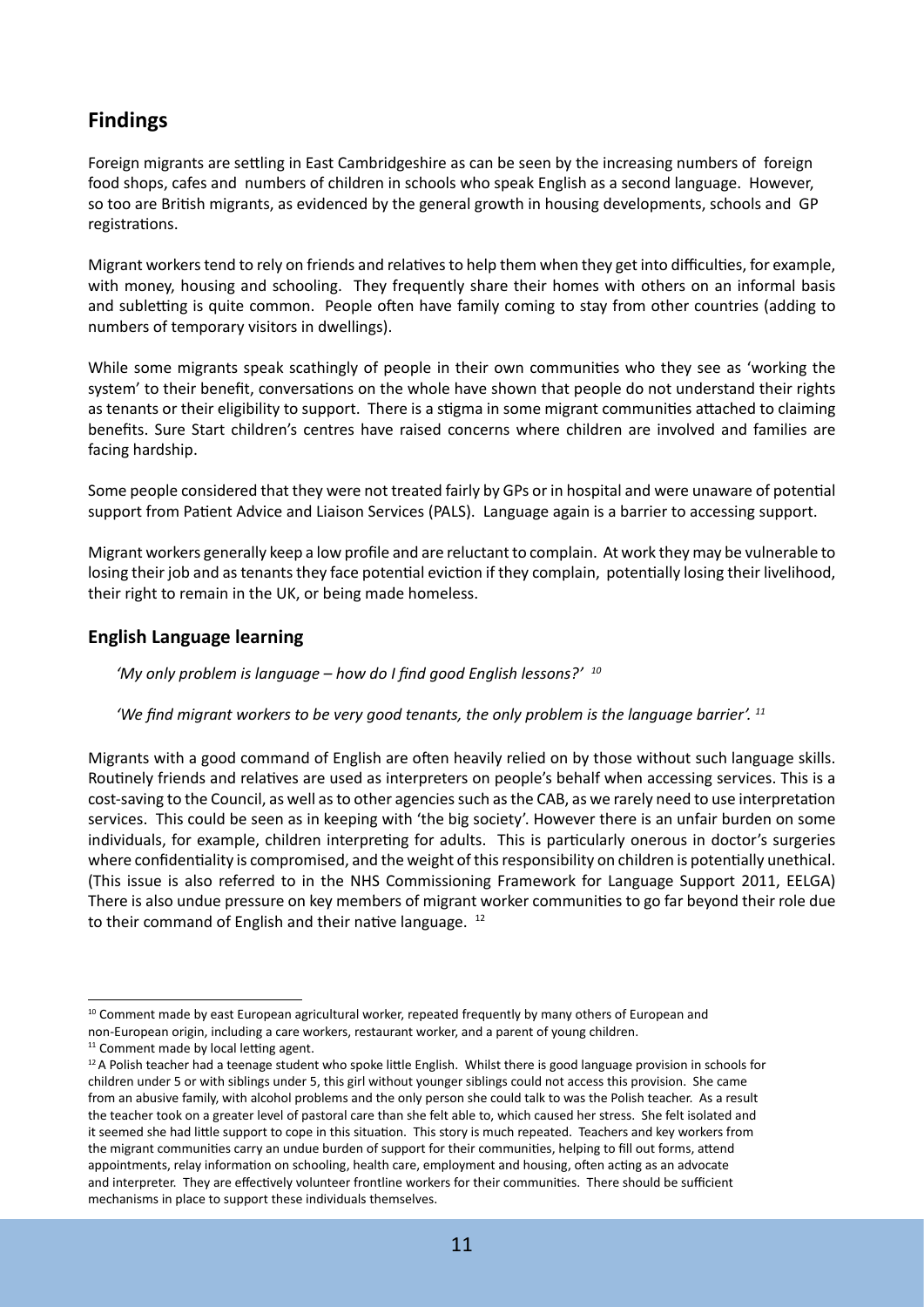Ethnic cafes and shops, and specific language community groups have become 'hubs' in our district where people meet one another and share local information. The benefit of this is a strong supportive language and cultural community which helps break down isolation. There is potential that the need for English learning is lessened when people 'stick with their own kind'. some people exist for years without ever learning English. This can have a detrimental effect on community cohesion and longterm social integration of individuals. On the other hand, Portuguese cafes are becoming increasingly frequented by local English people, and to a lesser degree, Eastern European food shops. With more settled migrant communities the local restaurants and takeaways provide an interface between migrant and local communities which may encourage Englishspeaking and cross-cultural friendships or neighbourliness.

There are some groups of entrenched non-English speakers in the area, for example, older Portuguese men (reason unknown), Indian, and Bangladeshi women from traditional families– due to their role in the home within extended family networks, isolated from English speakers. There are also many workers in tied accommodation whose command of English is poor due to various restrictions such as the rural location of their work, shifts, relative poverty, or temporary migrant status.

The EEL Cafe has been developed as an informal language learning environment run by volunteers that could be easily replicated elsewhere.

Some major employers organised English language courses, however this was mainly accessible to administrative staff and only to a basic level. 13 There is good ESOL (English for Speakers of Other Languages) provision through Ely College. Cost can be prohibitive, as can work shift patterns, lack of access to transport. Through the EEL cafe we have facilitated the provision of additional ESOL tutors to G's of Barway supporting around 20 students, with the flexibility to allow variable attendance to support shift workers.

There is a gap in ESOL provision for many older children who have to study in mainstream classes without additional language support, some of whom are at risk of becoming NEETS ('not in employment, education or training'). In schools, children under the age of five, or with siblings under five, currently receive free additional support with learning English.

#### **Improvement of information resources**

The availability of related information has been increased through leaflets and improving website information.

There has been an increased awareness of rights and responsibilities among tenants and landlords. Over 1000 'Live Safe' leaflets (and a similar number of myukinfo.com cards) have been distributed. It is hard to gauge whether this has led to an increase in access to support as there is no central means of gathering that information that includes migrant worker status, though there has been feedback from employers that the leaflets have been useful – three local Polish shops (whose owner has requested more leaflets for his customers), and G's Marketing (whose staff manager has said that his staff are now better informed as a result of our involvement).

#### **Increased training resources**

Information and training was delivered to other services, authorities and agencies dealing with migrant workers in the form of reports, power point presentations, and talks. Having a dedicated migrant worker officer has improved interagency communication regarding migrant workers. (See Appendix 4)

<sup>&</sup>lt;sup>13</sup> Peripatetic ESOL providers still require signed up students to attend regular classes making them inaccessible to agricultural workers with variable shift patterns.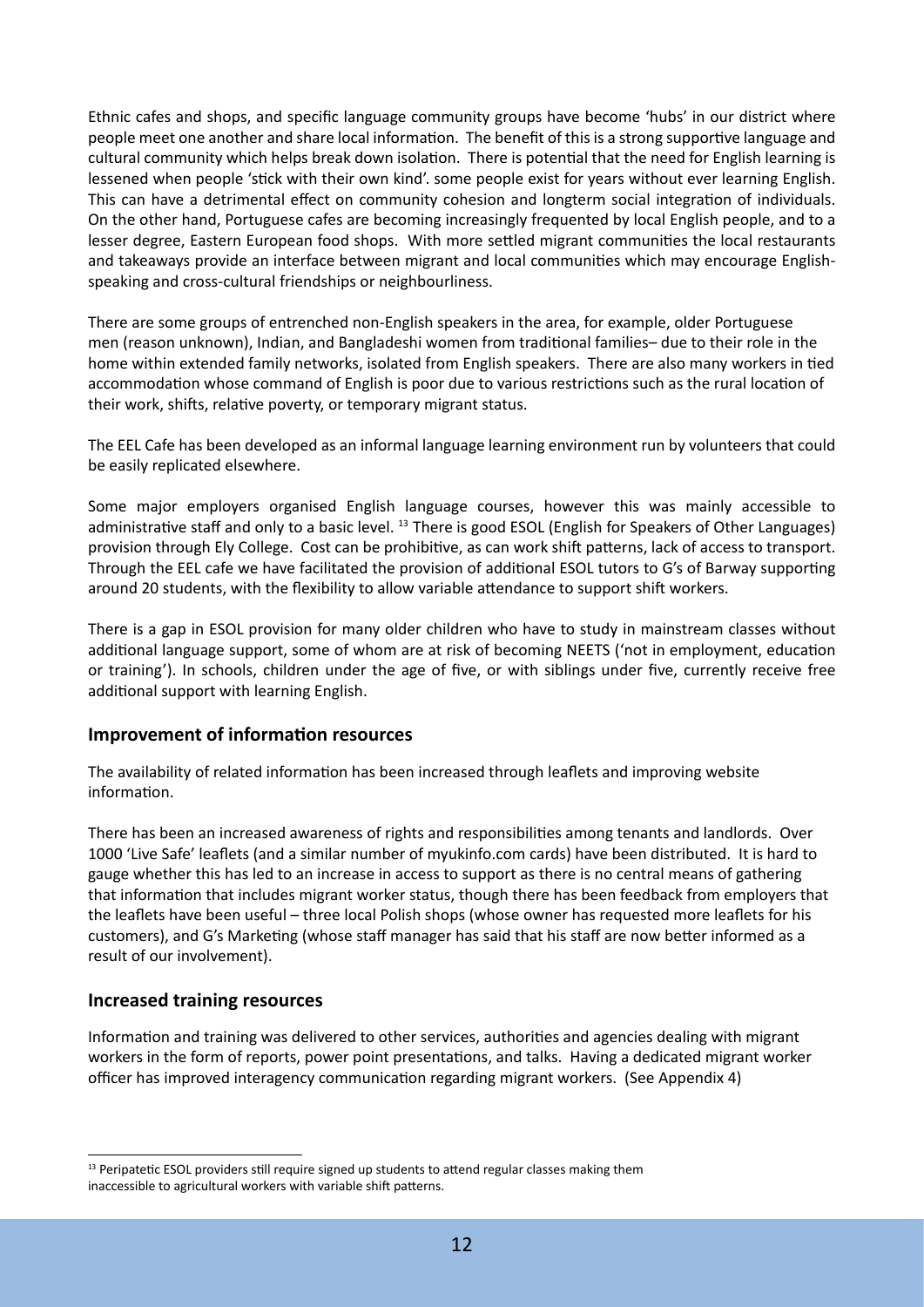As an integral part of the project to enable inspection of properties an officer was provided with training in the use of the Housing Health and Safety Rating System HHSRS and HMO inspections

A good practice guide has been drawn up for social engagement with migrant workers and reviewing private sector housing for migrant workers to be made widely available to interested parties.

#### **Lessons Learned**

Engagement with migrant workers was most successful through face to face contact and word of mouth communication through key members of different migrant worker communities in order to convey information and to build up trust. This also promoted two way communication.

Housing surgeries and market stall outreach work– conventional local authority methods for communication – failed to reach many migrant workers. Whilst flexiblity was employed to fit in with variable shift patterns and out of town locations, the conventional outreach still relied on the target migrant audience to make the approach – coming forward to see what is going on. Reticence may have been due to a lack of confidence in speaking English, or to a belief that local community information is not meant for them (a sense of not being rooted in the local community), or a wariness of officialdom. Migrant workers have through necessity a sense of being self-reliant.

ECDC environmental services responds to complaints and has a reactive approach to investigating housing conditions. This project has shown that some of the worst properties slip through the net because tenants don't complain as they are vulnerable to eviction. Landlords are required by law to provide two months notice to tenants in the case of eviction. With an Assured Shorthold Tenancy and a deposit being held in a rent deposit scheme, tenants should be fairly well protected, however, informal tenancy agreements are commonplace, deposits are not registered, and illegal evictions are often carried out. Some tenants were illegally evicted as a result of inspections carried out during this project! The threat is very real, and while much was done to resolve these cases satisfactorily, the vulnerability of tenants should be considered when taking any action. The protection of tenants needs to be a priority. Methods need to be developed that separate the process from the requirement for an initial complaint.

There is a need for a proactive rather than a reactive approach to housing conditions but this approach is more resource intensive.

It is also worth noting that if a property remains empty after tenants have been evicted, the local authority has little power to enforce any repairs. There is an overall loss to the private rental housing stock which increases the burden on the local authority to secure adequate housing.

#### **Migrant worker housing in East Cambridgeshire**

The largest populations of recent migrants in East Cambridgeshire come from Poland, Lithuania, and Portugal; with smaller populations from other European countries and non-European countries. However, our data does not show non-European populations from countries outside of the Commonwealth – there are significant gaps such as migrants from the Philippines, of which there is a noticable community emerging in some areas.

There are areas of poor housing which are largely inhabited by migrant workers, usually located near to major employers such as G's of Barway, Turners of Soham, and possibly construction companies in Littleport. It seems that Soham has a larger proportion of migrant workers, and a lot of problems such as overcrowding and substandard housing. Littleport and Ely have similar problems but these are more isolated and sparsely distributed. There are hidden problems in villages such as older poor quality housing or caravans in gardens being let to migrant workers.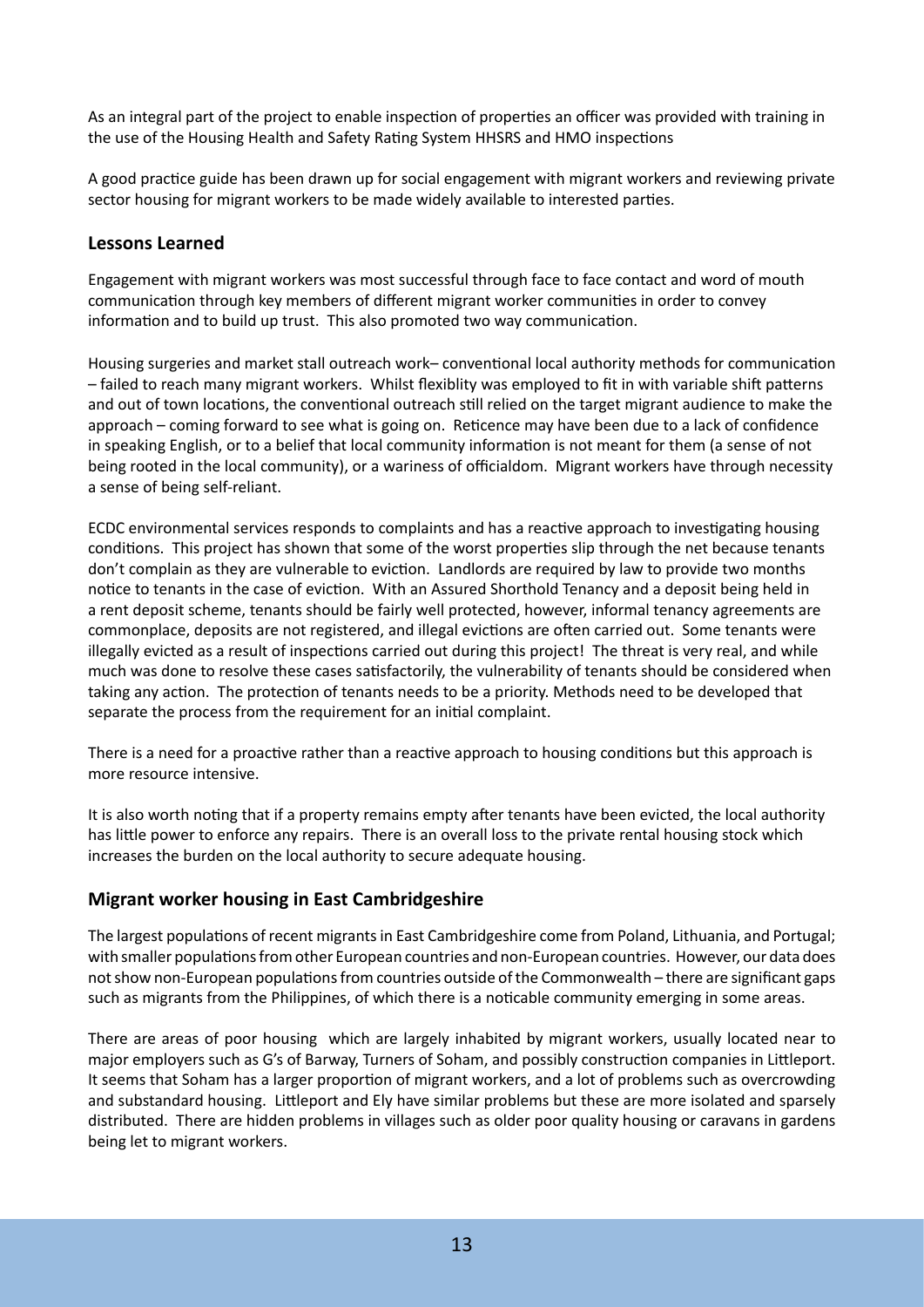Tied accommodation in restaurants has been highlighted as a serious issue requiring further investigation and there is a need for better management across the district of this aspect of housing. Unlike most forms of accommodation, where accommodation is tied to employment the tenant has no protection against eviction. Legally the landlord need only give 'reasonable' notice which could be as little as 24 hours. Again these workers/tenants are highly unlikely to complain if conditions are bad. <sup>14</sup>

Good practice has been developed for joint inspections with Food inspectors, HSE, and the fire service. A food safety officer cannot inspect accommodation, and the fire service can only inspect communal areas, and environmental health officers can inspect the accommodation. Tied accommodation is complex and joint inspections mean all areas of the property and aspects of the tenancy are investigated.

There are confirmed reports of people sleeping in hand car wash waiting rooms, and anecdotal evidence of the workers receiving wages well below the minimum wage. Unlicensed caravans and mobile homes have been found in gardens and forecourts and in some cases were found to be unsafe. For example not having smoke alarms, the risk of rapid fire spread from homes sited too close together, the carbon monoxide risk from gas cookers. More worryingly there is evidence of families sleeping rough in storage containers. These inhabitants are unlikely to be registered on the electoral register or traceable, and in rural areas this sort of accommodation can be well hidden from public view.

Resources are needed to investigate this further to combat exploitation, promote better management of small businesses to keep people safe in their work and their accommodation.

#### **Migrant worker liaison officer**

Having a dedicated migrant worker post in the Council has helped to bridge the gap between migrant workers and accessing support and advice, both about housing conditions and language learning.

Direct referrals have been made to partners such as CPL Trust for foreign nationals requiring advice and guidance about applying for work and qualification conversions. Having a migrant officer has enabled signposting to existing ESOL provision and co-ordination with different groups and providers to increase that provision.

The project has enabled council officers to seek advice about cases concerning migrant workers and developing their own methods for working with them.

A Migrant Worker networking event was organised by East Cambridgeshire District Council, on 17th August 2011 in partnership with HSE. The event was well attended by partners from five other local authorities, the fire service, YMCA, NHS and other interested parties. Evaluation forms highlighted that partners found the information provided, the discussion and the networking opportunity to be very beneficial.

We have actively contributed to strategies to support and deal with issues relating to migrant workers, leading to better interagency communication in the district regarding migrant workers.

Direct referrals are now being made to the fire service for home fire safety checks on behalf of migrant workers. Tenants at risk are asked for consent to have their details passed on to the community fire safety officer for a visit. Previously tenants had to contact the fire service themselves. Speakers of English as a second language are unlikely to be aware of the service, or make self-referrals. Poorer housing - with the greatest fire risks- is often occupied by foreign nationals. (Appendix 5, )

<sup>&</sup>lt;sup>14</sup> A one bedroom flat was found above a restaurant, housing nine people with access to only one bathroom and WC and where sanitary conditions were defective. Above another restaurant eight people were sharing one shower and multiple electrical sockets were in use. There are several reports from food hygiene inspectors of similar types of accommodation attached to restaurants.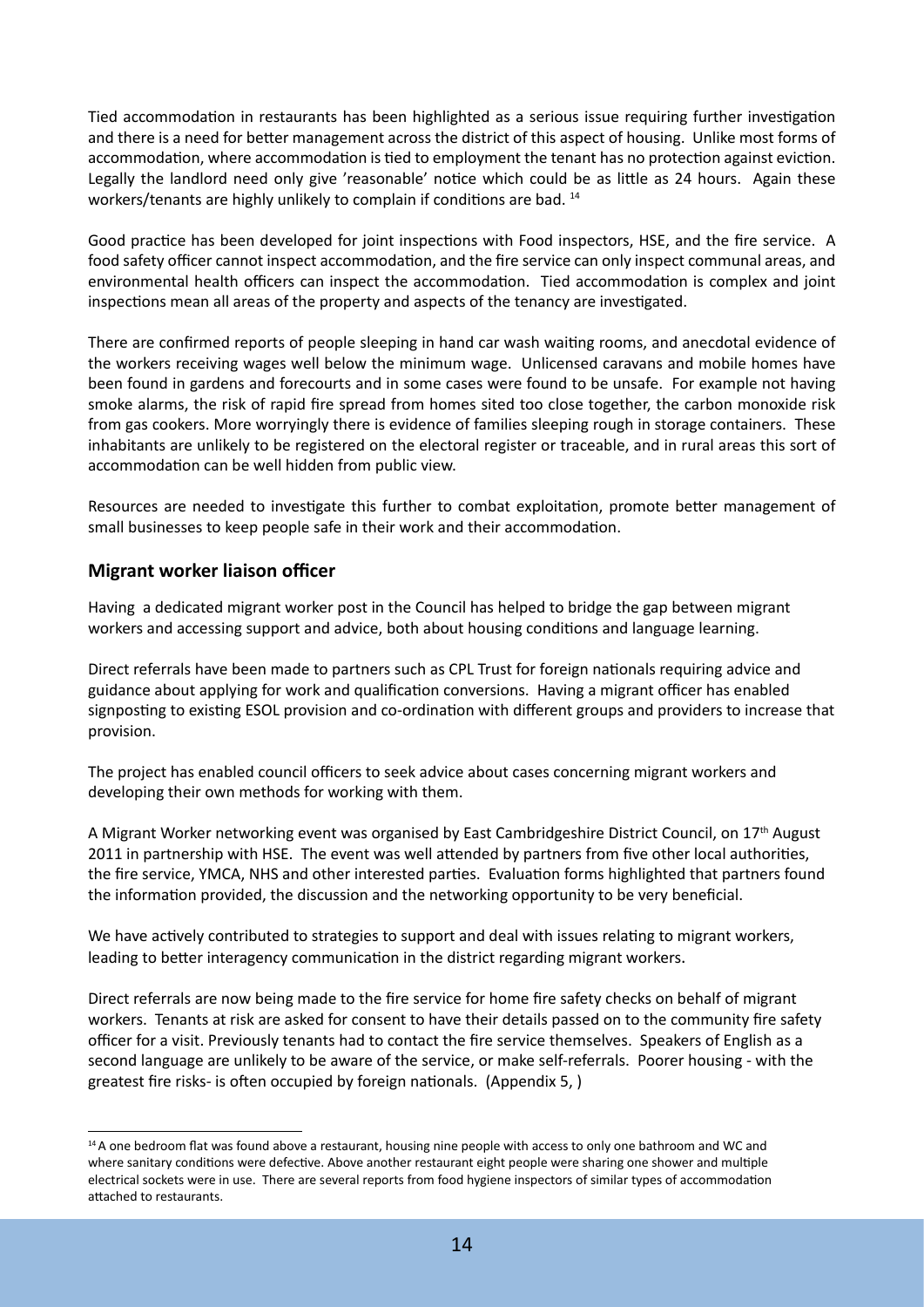Landlords have been a difficult group to reach regarding housing conditions and often feel threatened by council involvement. However, good relationships have been formed with responsible landlords, cooperative landlords and HMO managers 15 – that is, people who have responded well to intervention and are now complying with requirements to provide suitable safe accommodation or the correct management of houses in multiple occupation under the Housing Act 2004.

### **Recommendations**

The good practice guide developed as part of this project should be circulated among partners and made available to other interested groups.

The proactive methods of carrying out inspections undertaken within this project should be developed to include an ongoing review of private rented housing stock, maintaining and updating the priority inspection list of substandard and HMO migrant worker housing.

Further research into private sector landlords should be carried out. The list of private sector landlords should be maintained and updated to include all properties owned by portfolio landlords and notes on conditions, and migrant worker occupancies. Information should be shared between environmental services and housing. This will highlight repeat offenders and poor management, thus enabling resources to be prioritised. It will also identify co-operative landlords who could be a resource to improve affordable housing in the future.

A method should be developed whereby a greater level of responsibility is placed on landlords and HMO managers to *demonstrate* that their rented properties are safe, encouraging self-regulation. This could be done with a landlord logbook that is inspected annually by environmental health officers combined with spot checks on properties.

Prosecuting rogue landlords is a costly process and will increasingly be avoided by lean local authorities. More proactive work needs to be done to ensure that conditions can still be successfully enforced without the need for prosecutions.

Whilst proactive work requires greater staff resources there would be long term benefits such as the reduction of costly emergency accommodation provision for tenants when properties become uninhabitable. It would also maintain availability of good rental housing in the area. The National Migration Group recommends that *'Central and local government [...]work together to reconsider the extent to which regulation and enforcement of the poorer end of the PRS [private rental sector] can be achieved with minimum resources or bureaucracy.' <sup>16</sup>*

The development of the EEL cafe and related language mentoring should be supported in partnership with host organisations such as the Lighthouse Centre, Ely, and the Ely Polish Community School.

<sup>&</sup>lt;sup>15</sup> Housing Act 2004, section 263. The manager of a house in multiple occupation (HMO) is the receiver of the 'rack-rent' no less than 2/3 of the rent.

<sup>&</sup>lt;sup>16</sup> Central and Eastern European homelessness Report Rob Warm (National Migration Group, March 2011)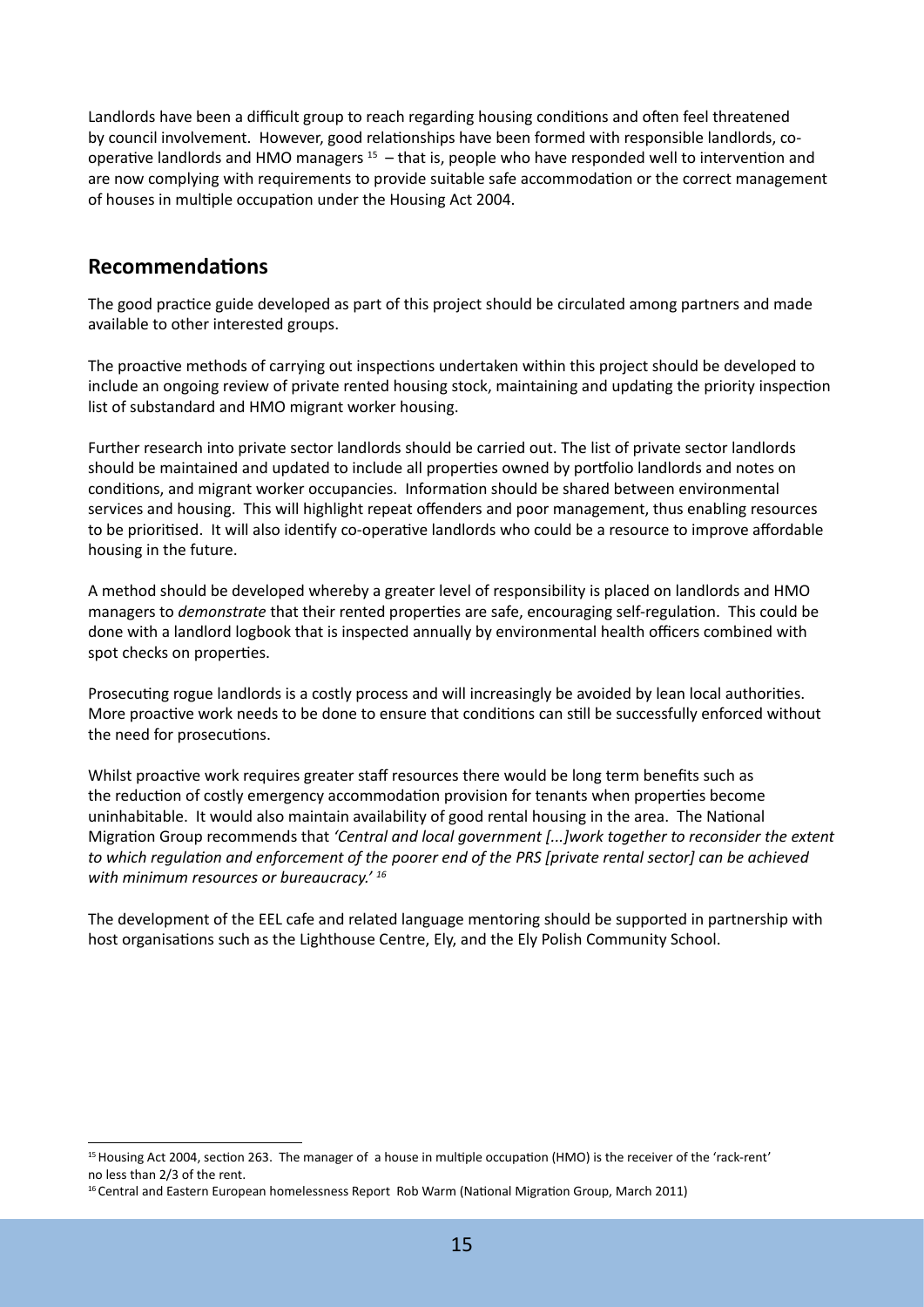### **Summary**

#### **Achievements**

- 1. The MIF project in East Cambridgeshire has led to the development of a good practice model that can be passed on to other local authorities. There has been some improvement in housing conditions for migrant workers and in community cohesion.
- 2. The lasting legacy is an improved knowledge within East Cambridgeshire District Council of where migrant workers are living and their housing conditions.
- 3. A priority inspection list of 53 properties will contribute to the ongoing review of private rented housing –a key part of the Council's statutory duties.
- 4. Information produced, in the form of leaflets and web pages will still be relevant for some time and provide a simple model that can be repeated.
- 5. The Ely English Language cafe has been a simple and cost effective in developing language learning and community cohesion. Failing any further development of the project it will carry on as a localised club run by volunteers.

The information gathered on problem properties has highlighted a need for more staff resources to carry out inspections and serve notices where necessary. One of the most valuable aspects of the project was having a dedicated migrant worker officer at the Council, and this will missed at the end of the project.

Partners may also feel the loss of a key contact with the migrant worker communities. The fire service has specified that they wish to *'improve engagement with stakeholders who provide a voice for most disadvantaged communities' to learn more about vulnerable groups and 'work with partners and businesses to get information to migrant workers about fire safety in HMOs and domestic accommodation'*. 17

Research has shown a much greater need for English language learning than is currently catered for. The grass-roots model of the EEL cafe can easily be expanded to reach other areas. Groundwork has been done to spread this to Soham and to target specific groups such as young people at risk of becoming NEETS, however this work will need a facilitator.

<sup>&</sup>lt;sup>17</sup> Cambridgeshire Fire and Rescue Service (CFRS) Equality and Inclusion Strategy 2011-2014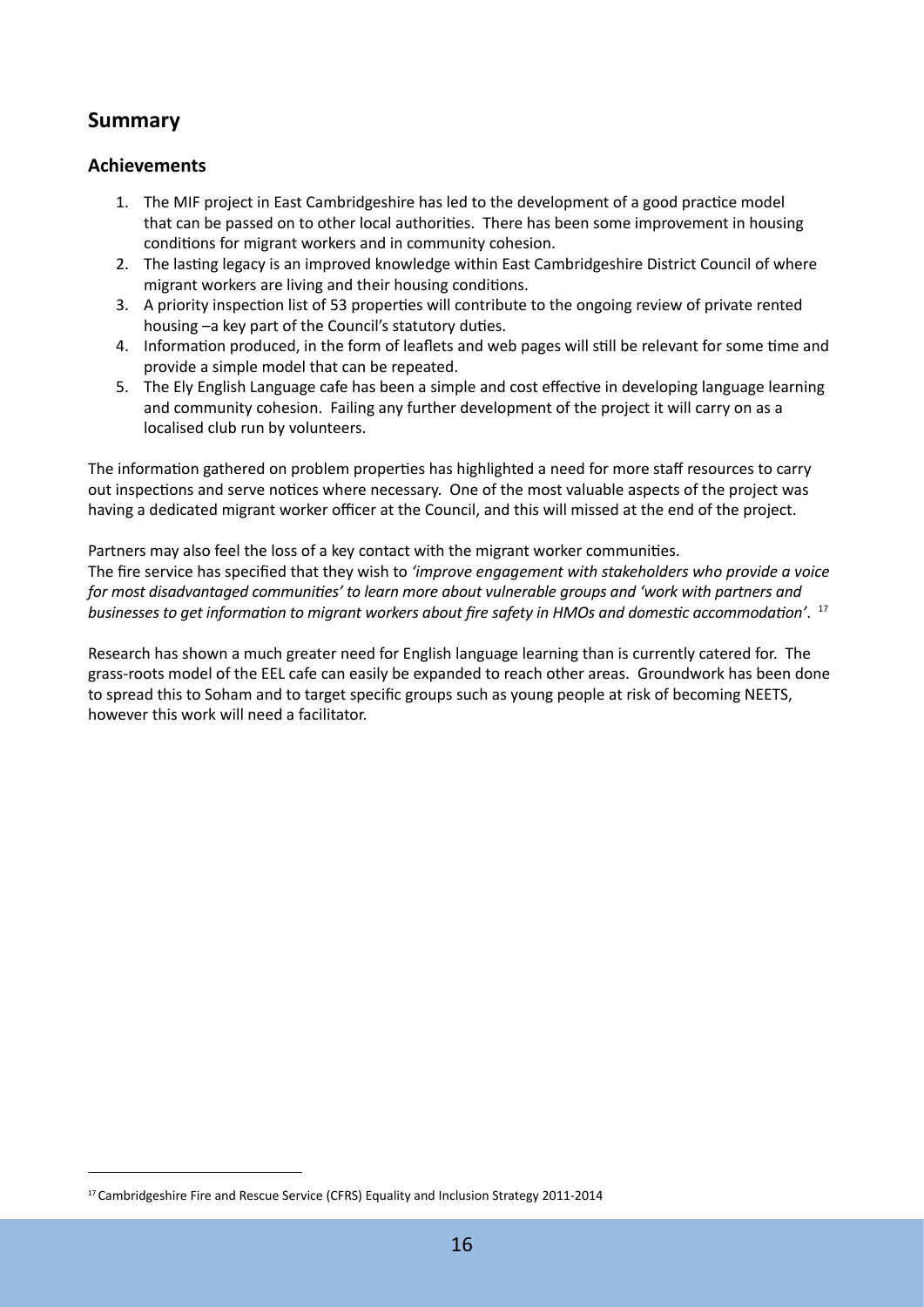# **PART TWO**

# **Fenland District Council**

# **Combating overcrowding, exploitation and health and safety issues for migrant workers in private rented accommodation**

### **by Harry Baxter, Fenland District Council, September 2011**

Funding allocated under this project was shared between East Cambs and Fenland; East Cambs to fund research, and Fenland to fund an HMO officer post.

We have co-ordinated and shared information with East Cambs but the respective projects are at different stages reflecting the particular issues and circumstances prevailing in each district and are therefore separately reported

Fenland already had detailed knowledge of HMOs and migrant population in the area prior to the commencement of the project (350 'knowns' on our data base and an overall estimated 600 plus in the District - source yr 2008 stock survey). However, previously we had only sufficient capacity to carry out inspections and interventions on a reactive basis, therefore in the main focussing only on the higher profile and reported problem properties.

The MIF funding enabled employment of a dedicated HMO officer for the duration of the project to operate pro-actively, undertaking a programme of visits to migrant households to identify hazards and help secure improvement in conditions by advice, guidance and intervention with landlords and agents. Also, raising tenant awareness of respective rights and responsibilities and engagement with neighbours to assist improved relations, involving other services to assist a resolution where needed.

We have carried out enforcement actions where informal action has not resolved or in cases where emergency action has been necessary including closure of premises presenting imminent high risk.

The HMO officer activity has also routinely involved in joined up working with partner organisations, police and fire service etc and other Council services to assist improved community cohesion, including several notable multi-agency initiatives, 'op surf' etc.

In conjunction with East Cambs we developed a number of tenant advice leaflets, also simple translation scripts in most common languages for operational purposes. We have also updated information on our website re HMO standards and guidance for landlords and agents and this has been further refined

A summary of the activity outputs and outcomes against the project criteria over the 18 months funded period is given as follows:

Housing conditions – HHSRS category 1 hazards and other interventions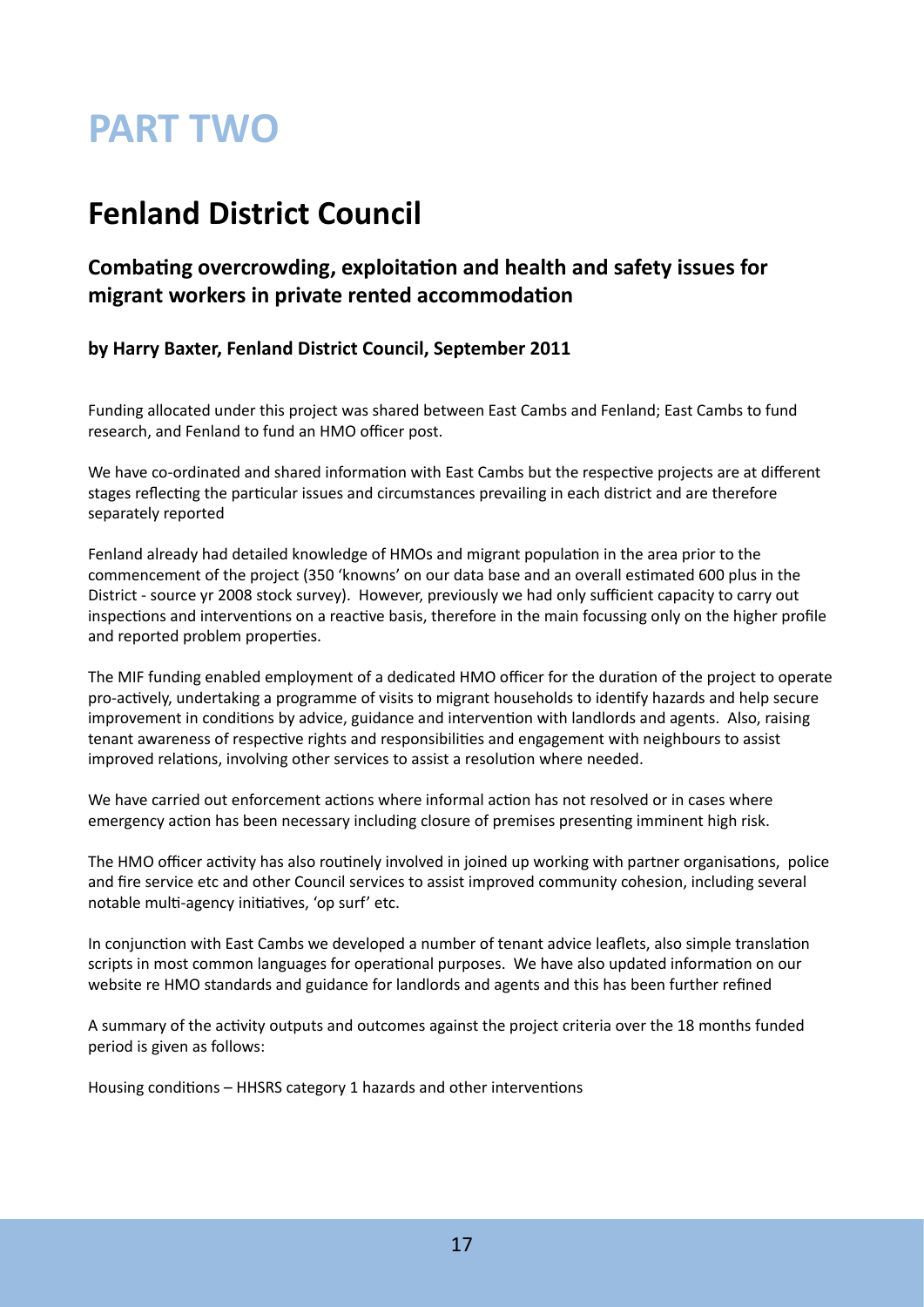#### **Around 200 HMO investigations were carried out resulting in:**

55 category 1 hazard interventions to address more serious hazards (eg gas, electrical and fire safety failings, intensive overcrowding, amenity deficiencies, damp and mould, etc),

Outcome: reduced risk to the health and safety of residents

Also, 111 other interventions for lower risk issues (includes where substantial advice given to tenants and neighbours),

Outcome: improved living conditions for residents and reduced impact on neighbours

Evidence for reduced neighbour impacts - noise, waste and ASB complaints

An analysis of complaints in year 2010/11 shows:

a 7% reduction in domestic noise complaints,

- a 24% reduction in ASB reports
- a 41% reduction in domestic waste complaints

(all compared with the baseline figures for the previous year 2009/10)

Evidence for increased awareness of respective rights and responsibilities

53% of households interviewed in a 'follow up' door knock survey in April 2011 reported increased awareness of their rights and responsibilities as a result of the HMO officer intervention. Evidence for this was based on a 20% sample of HMOs previously visited.

#### **Lessons learned:**

Partnership working, intelligence and information sharing and developing relations with agents and landlords involving in this tenure, albeit often challenging, is key to pursuit of the core objectives (safer and decent homes and reduced neighbour impacts)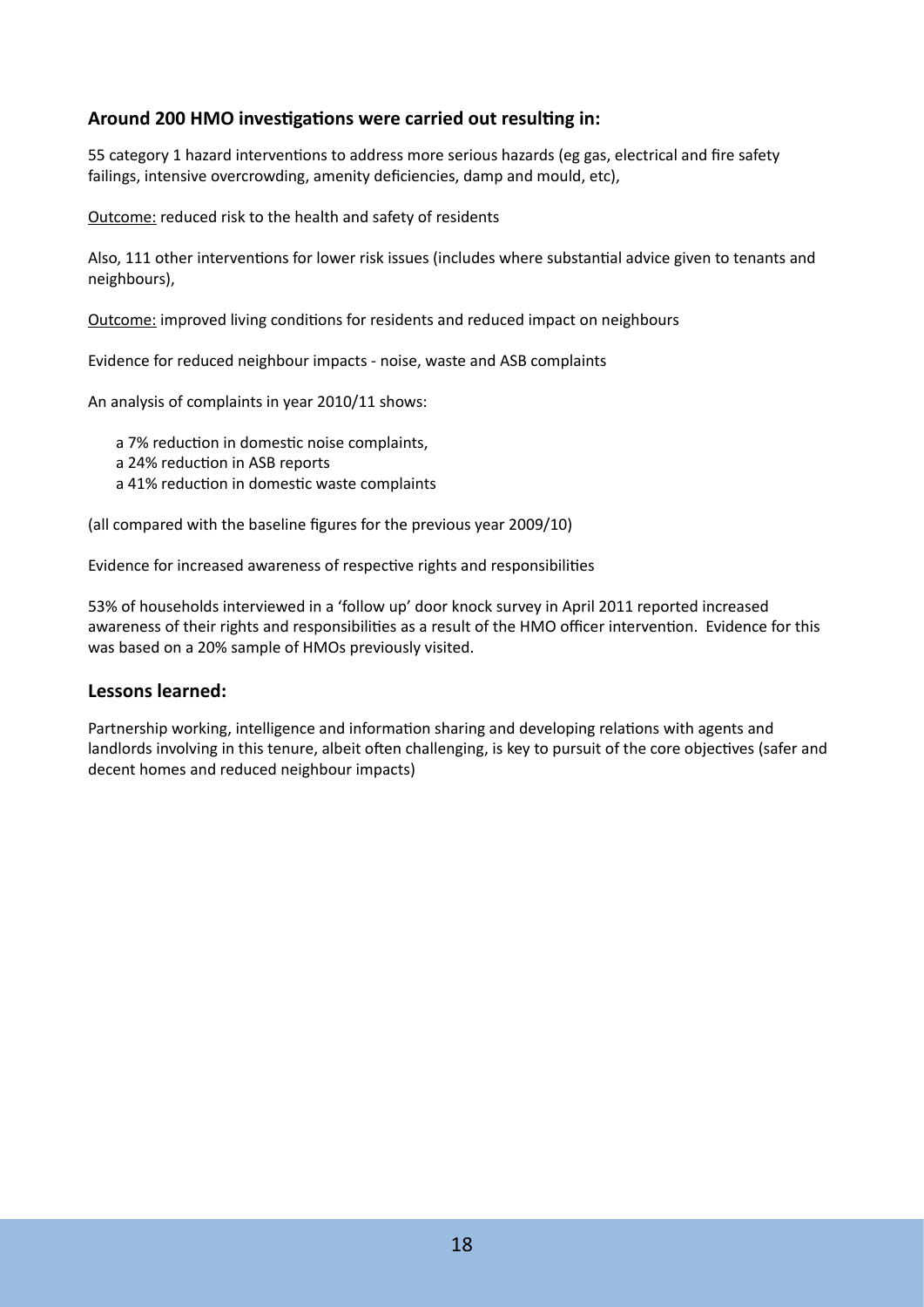# **APPENDICES**

### **Appendix 1 - HHSRS Inspection Case Studies**

#### **MIF project, East Cambridgeshire District Council**

#### **Case study 1**

#### **Structural collapse/Overcrowding**

Whilst doing outreach work visiting flats housing migrant workers I was invited in by occupants to see the condition of their flat. A group of Portuguese friends- a single man 'A' and a couple - were sharing a one bed flat. Among other deficiencies to the property, I noted large cracks in a wall that concerned me. The wall wasn't load bearing, and the tenants didn't wish to make a formal complaint so I left them with my details to contact me if the situation worsened. They were going to discuss repairs with the landlord.

Several months later I knocked on the door to check how they were getting on. A different man answered the door, with a young child. In broken English he managed to convey that he was the new tenant. I decided to give written notice to the landlord and tenants (in Portuguese) that I required access to inspect the property.

I carried out an inspection. The occupants were there with a translator. 'A' was still living there but a family of four were now living in the lounge. I spent some time talking with the occupants and I was concerned about the welfare of the children. I advised the family to see a housing officer as soon as possible. The wall looked very hazardous by now and the flat was severely overcrowded.

Immediately after my visit the landlord had gone to the flat, shouted at the translator, assuming she was living there, told them all to get out – he gave them the weekend to go. I arranged an emergency meeting with the housing team and left them to support the family.

The HHSRS report highlighted 2 category 1 hazards: structural collapse and overcrowding and problems with damp and mould.

Throughout all of this I spoke several times with the landlord on the phone and in person. He said 'A' was the only one on the tenancy agreement, his only problem with him was that he couldn't speak English. The occupants at some point had changed the locks, and kept the curtains closed. They claimed he didn't carry out repairs, he claimed that he had tried to arrange with 'A' to get in to do repairs. He clearly was unaware of any details about the new occupants –as far as he was concerned they were just squatters and he felt he could serve immediate notice. I told him that he had illegally evicted them but that he had to deal directly with housing regarding that. Through talking to me he gained a better picture of the occupants and he was able to work out a strategy for talking with 'A', valuing him as a good tenant, and recognising his responsibilities as a landlord. I encouraged him to take more control of his lettings and take time to communicate with his tenants.

In terms of enforcement, the illegal eviction was not followed up. It turned out that the work to repair the wall was extremely urgent and the family could not have safely remained in the flat.

The following week the landlord phoned me to update me on the repairs. He also thanked me for my intervention as the wall had come down so quickly when it was demolished that the builder sustained an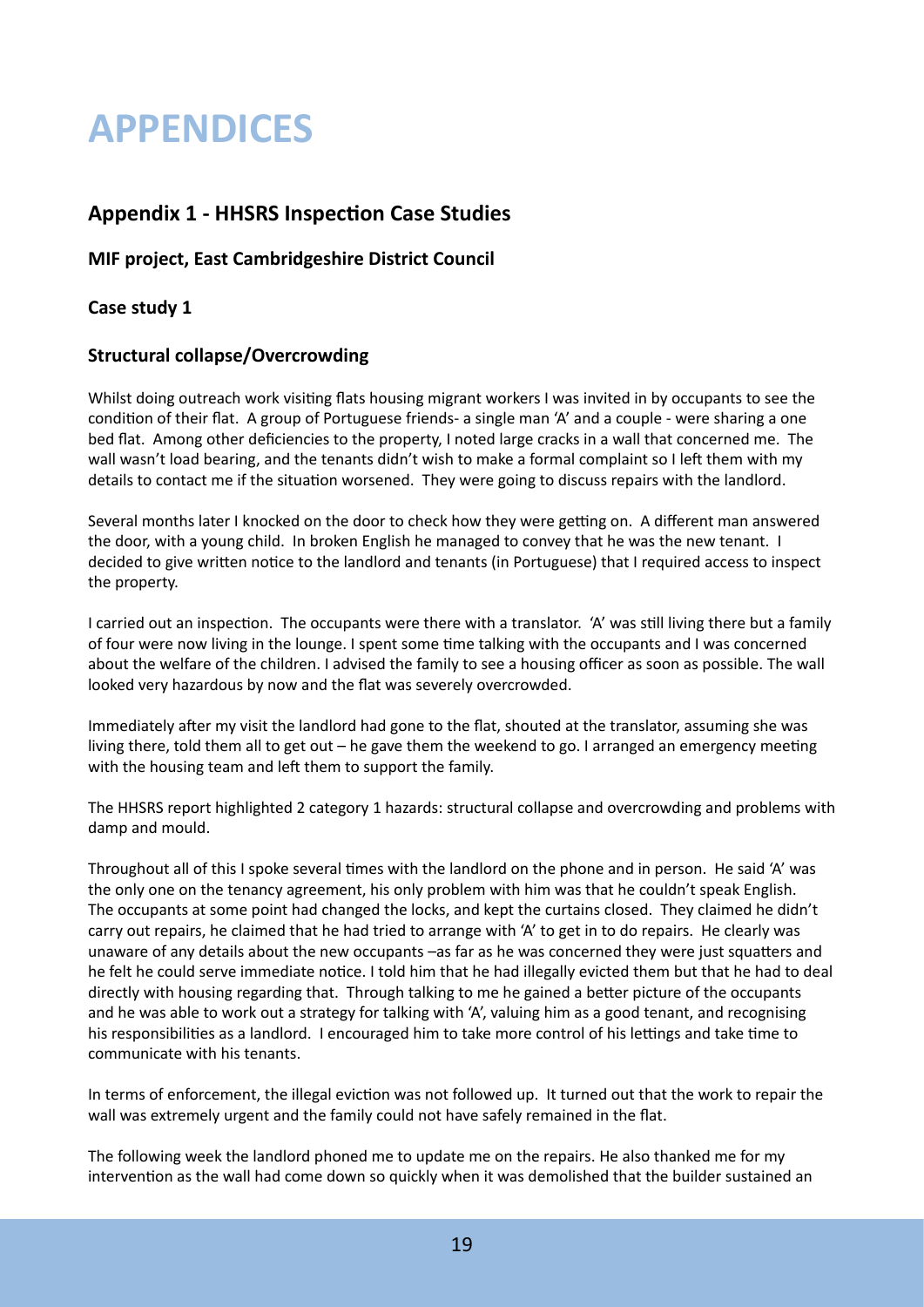injury. 'If it had come down while those kids were playing there's no knowing what would have happened, so I have to thank you, though it pains me to say so!' He also mentioned that he had sat down with 'A' and had a good chat about the flat, the repairs, not to sublet the property and so on. He found that 'A' could communicate quite well in spite of speaking very little English and he found that he got on well with him. It was the best chat yet that he had had with his tenant who had lived in the property for several years.

Final visit to property was in March 2011 and it is now up to standard.

Main benefit to occupants – health and safety – preventing potential serious injury or death.

The flat was inspected and scored under **Housing Health and Safety Rating System** by Emily Haysom**; HHSRS inspection January 2011-09-22**

The following category 1 hazards were found:

**Crowding and Space** – Band A score 19994 [this scores psychological impact and development of children etc.]

Average likelihood of harm outcomes in property of that size age etc. 1 in 4710 Assessed as 1 in 6 `

**Structural Collapse** Band C score 1389 Average likelihood of harm outcomes= 1 in 24098 Assessed= 1 in 10

**Damp and Mould** [Category 2 Hazard] Band E score 271 Average likelihood 1 in 446 Assessed as 1 in 18

#### **Costs and Benefits of intervention**

Viewing the 'assessed likelihoods' of harm outcomes against the 'average likelihoods' it is is clear that nonintervention was likely to result in an accident or ill health with potential costs to the taxpayer in terms of NHS treatment costs, the tenants eg. loss of ability to work, the landlord, eg. legal action, reputation.

The family have were housed in emergency accommodation. The wife has been taking an ESOL course and is looking for work. The children are in school and are happy, speaking English and socialising well. The prospects have improved for the family: language learning, job prospects, support for family, and children's development and education. (The children were not in school when the property was inspected).

Living conditions have improved for the original tenant with better landlord tenant relations. There is better management of rented accommodation by the landlord (which would benefit at lest 5 further tenants in other properties), more understanding by the tenant of rights and responsibilities. This has sent a strong message to other landlords that higher standards and better management are expected.

There was a cost to the public in that the family needed to be rehoused, however, because the repairs were carried out and the landlord manages his lettings better the flats were less likely to be used as a 'stop gap' for other people seeking social housing. The 'stop gap' scenario is the potential 'loss' of not enforcing repairs.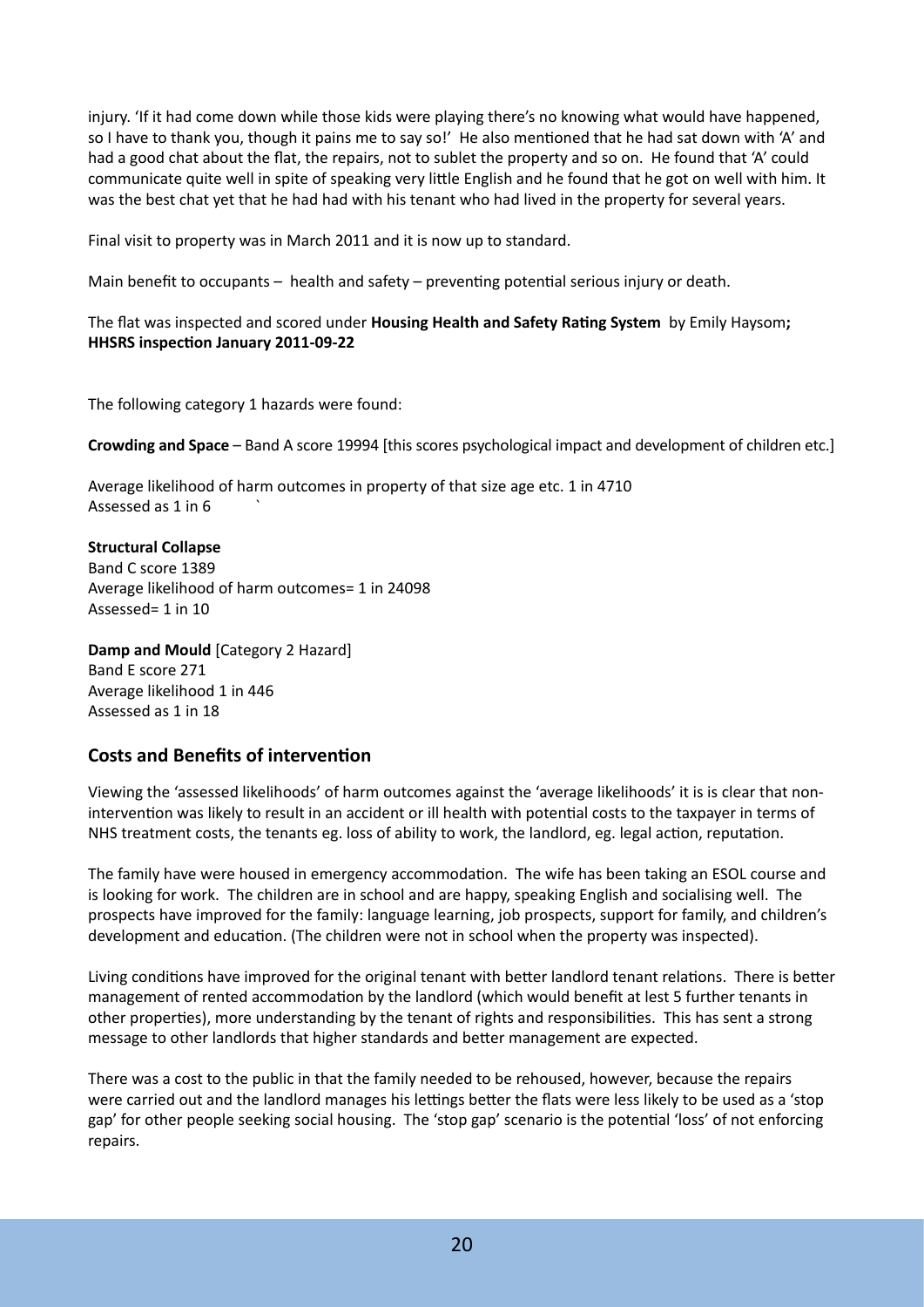#### **Case Study 2**

#### **First floor flat, multiple hazards**

Occupants: Eastern European couple with 2 young children. The landlord had refused to do any repairs. I was asked to inspect the property. There were other serious hazards relating to the access – a narrow pavement with very close proximity to a busy road which made the flat unsuitable for a family with young children. The landlord is a portfolio landlord but information on other properties is as yet unknown. There were extremely steep unguarded stairs to the flat which meant that it was highly likely that someone would sustain serious, possibly fatal injuries from falling on to the hard concrete surface below. A child had already fallen down the stairs in the last 12 months! There were multiple electrical hazards and no working smoke alarms.

**HHSRS Inspection 13/4/11** by Emily Haysom

**Electrical** Band C+ score 1803 Ave likelihood outcomes in property of that size age etc 1 in 16869 assessed: 1 in 32

**Fire** Band C score 1145 Ave likelihood 1 in 1681 assessed: 1 in 100

**Falls Between levels** Band B score 2968 Ave likelihood 1 in 2742 assessed: 1 in 18

**Falls on stairs** Band A score 7447 ave likelihood 1 in 214 assessed: 1 in 10

**Excess Cold** Band B Score 3274 ave likelhood 1 in 330 assessed: 1 in 100

The landlord was issued with a list of repairs, which he says he is undertaking. The tenants were referred for a home fire safety check – they received a visit from the fire service with free smoke detectors and advice. The landlord says that stairs have been guarded with suitable guarding and other repairs are under way.

The family applied for social housing and have since moved out.

This property is now on a Priority Inspection list but currently staff are overstretched and follow up may not happen.

If nothing is followed up – the hazards are possibly still there - it will become a 'stop gap' for getting social housing, putting a burden on housing services, or put additional costs on the NHS from ill health or accidents.

The tenants were on housing benefit which went to the landlord – he was ultimately a beneficiary of public money without carrying out his duties as a landlord. He has admitted that in another property the tenants got free insulation and central heating because they were on benefits – another benefit to him from the public purse.

There is also a need to gather information and inspect all his properties because they are likely to be in a similar condition and to work with him to take the responsibility for demonstrating that his properties are safe.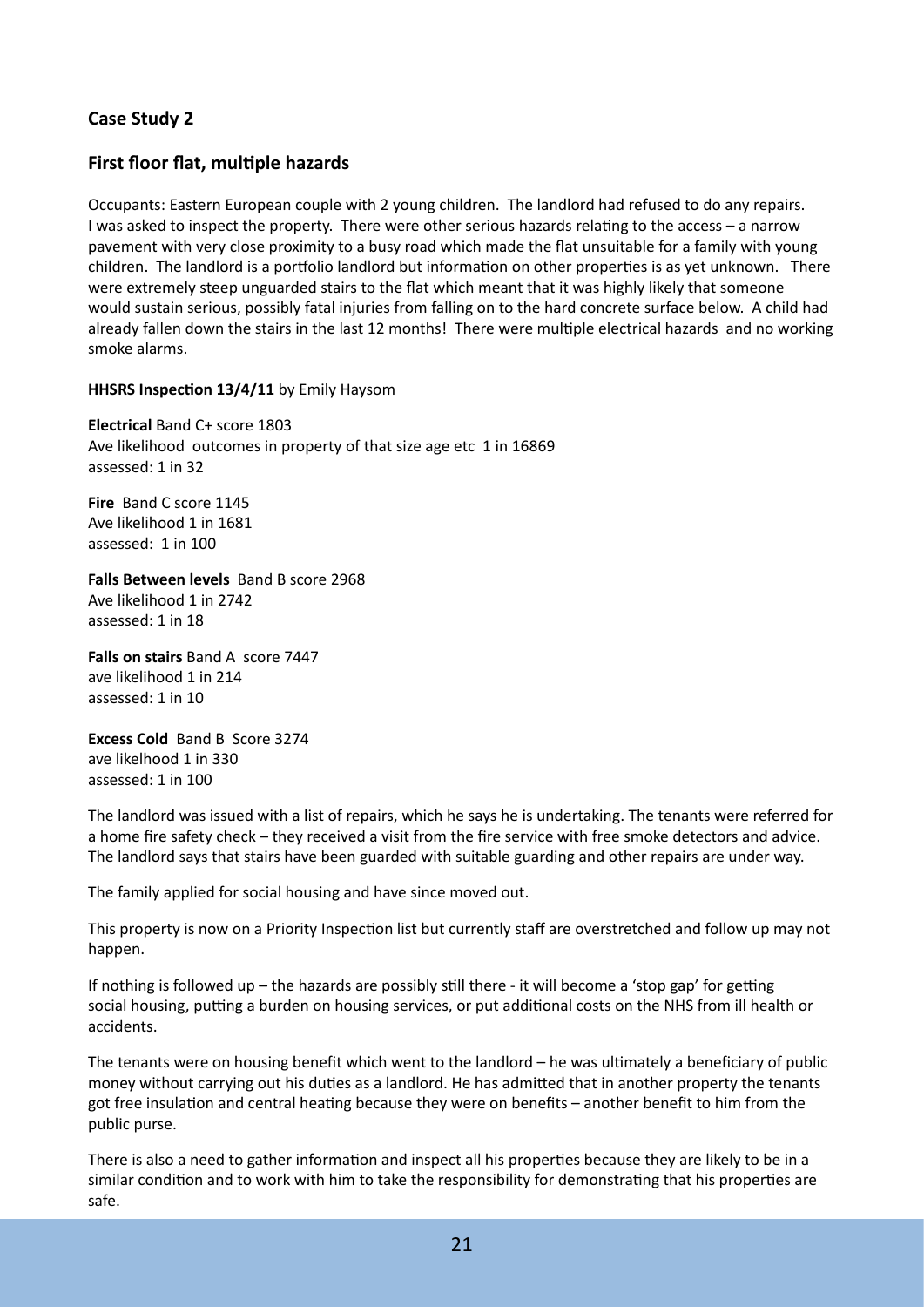# **Appendix 2 – 'Live Safe' leaflet**

#### **When looking to rent:**

Get an Assured Shorthold Tenancy (AST) agreement. Ask your landlord for one. If you rent from someone who is not the landlord you have NO RIGHTS as a tenant.

Letting Agents may have additional charges. Ask for a complete list of charges throughout the tenancy, before renting a property through them.

For any advice on housing or if you are experiencing problems with your accommodation speak to someone at the council. Translation services are available.

**East Cambridgeshire District Council** The Grange, Nutholt Lane, Ely, Cambs CB7 4EE

#### **01353 665555 www.eastcambs.gov.uk**

**Useful Numbers**

**Emergency** (ambulance, police, fire) 999

**Fire Service** (non emergency) www.cambsfire.gov.uk 01480 444666

**Police** (non emergency) 0345 4564564

**Open Out** (reporting race hate crime): www.openoutcambs.org 01223 823552

**NHS direct** (medical advice) www.nhsdirect.nhs.uk 0845 4647

**Citizens Advice Bureau**  www.adviceguide.org.uk

October 2010





East Cambridgeshire District Council

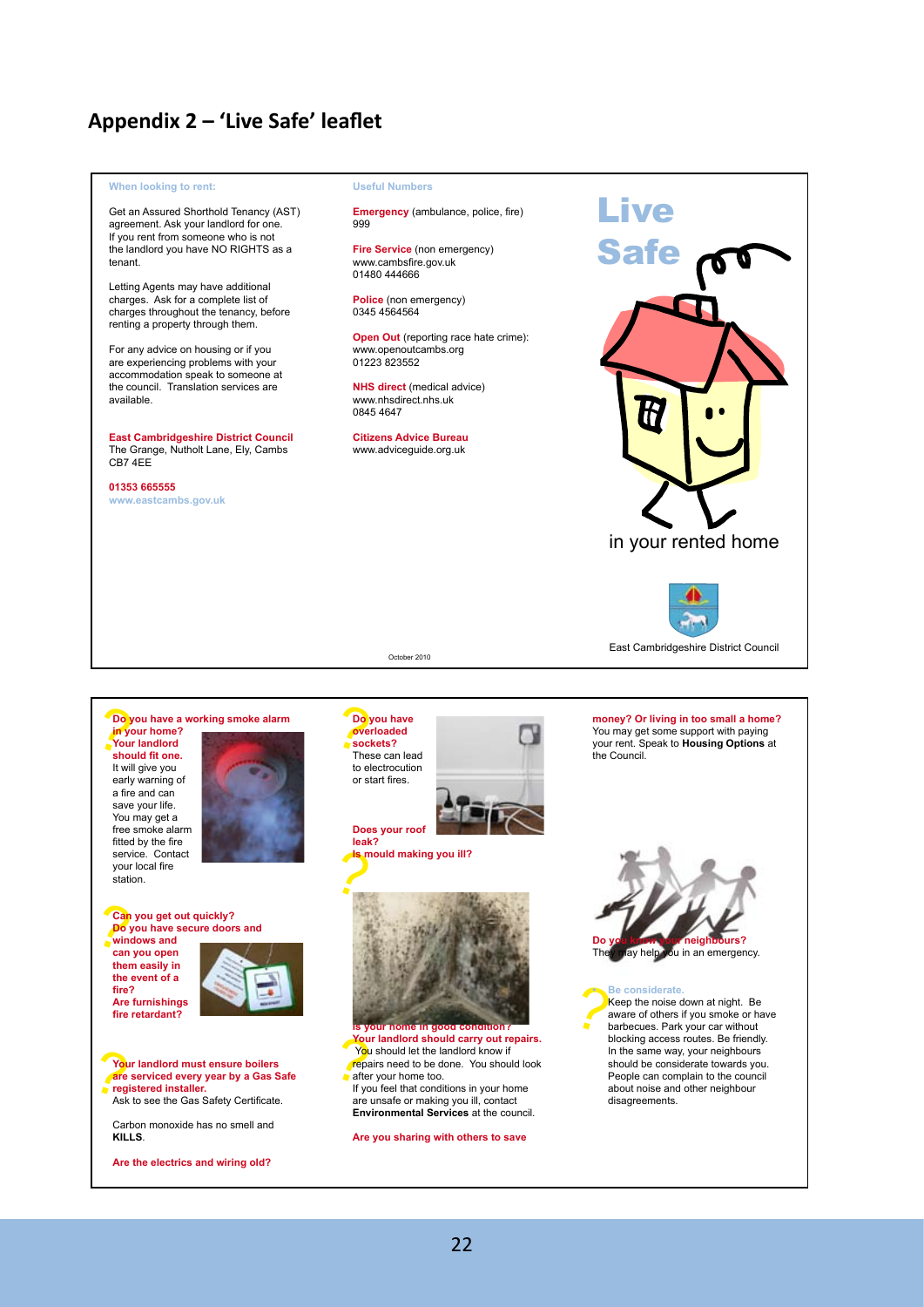# **Appendix 3 - Ely English Language Cafe**

The EEL cafe meets every Tuesday at 10:30 am at the Hub, a local community cafe.

17 people have requested low cost basic language lessons (in the evening) and volunteers with teaching qualifications have volunteered their time. There may be some progression to more formalised teaching groups.

Already mentors and attendees are making their own arrangements for additional tutoring sessions in small home groups. Through our involvement one mentor has established regular low-cost freelance ESOL classes for around 20 migrant workers at G's, a large local employer. Joint work is also underway with Ely College to source funding for low cost day time provision with a creche to meet the needs of parents with young children.

Three attendees from the EEL cafe have enrolled themselves on formal ESOL classes as a result of their participation. Some participants already attend ESOL classes and say how they find the cafe beneficial in helping them to practise in an informal setting.

The supportive intermediary role the cafe serves seems to improve people's confidence to the point that they are able to participate more fully in the local community.

Many mentors are retired people or between jobs. They are highly motivated and enjoy the sessions as much as the attendees. They can share their skills and knowledge as well as meet interesting people from other countries. Some have particularly good mentoring skills, enabling migrants to access the library, careers advice, and so on. Many good cross-cultural friendships have been formed.

There is scope for mentoring training, and for the Lighthouse centre to take on more of a role in the future development of the EEL cafe.

# **Case Studies**

'B' is a Portuguese woman who worked in a factory with other Portuguese people and had little opportunity to practise her English. She started attending the English Language Cafe in June. One of the mentors, discovered that 'B' wanted to improve her job prospects and move into retail, but needed better English. The mentor arranged for an interview for 'B' with a local charity shop to help her gain experience and give her even more opportunities to practise English. She got a position working at the shop, and has enrolled herself into a formal ESOL class locally, as well as continuing to attend the Tuesday morning sessions of the cafe. Her confidence has improved the mentor has commented that 'B' is 'doing things for herself' and feeling positive about her future.

An 80 year old mentor in the group is active in the local community. She enjoys the sessions and is able to share her wealth of teaching experience and friendliness with those who attend. She organised a tour of Ely library for the group, which was well attended by mentors and attendees of the EEL cafe.

Feedback from an east European attendee: It's amazing that we met you. I all time was thinking, where to find someone, who would like to speak to me in English, knowing that I do not speak. For me it is a miracle, this club. This is a necessary for everyone who learns the language, and especially for those people which speech local people on the street do not understand.'

Feedback from an English mentor: 'I have learnt that all ages and nationalities working together can learn from each other...The sessions are looked forward to by everyone. They are seen as both social and learning times'